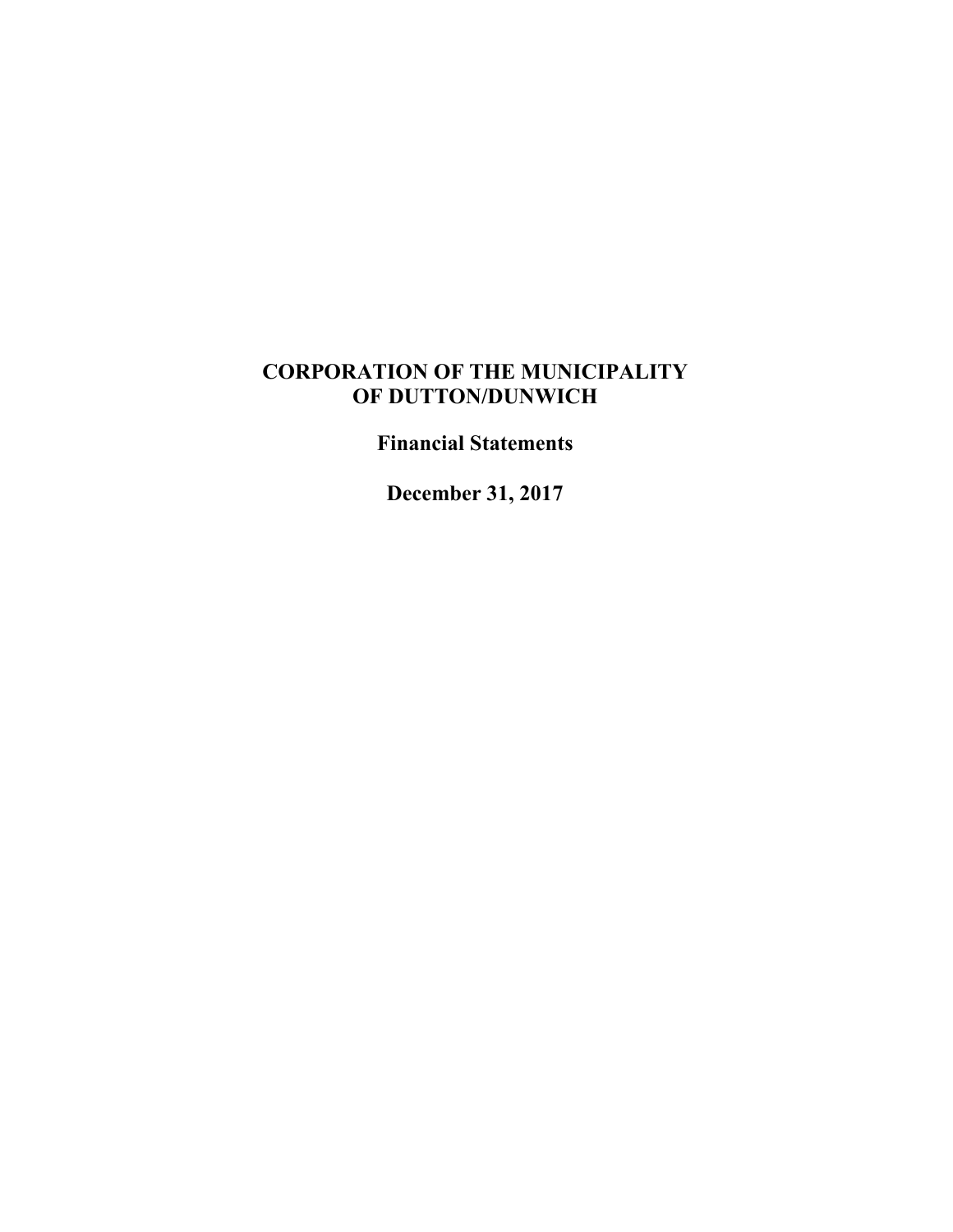### **Financial Statements**

**For the Year Ended December 31, 2017**

### **Table of Contents**

| Independent Auditors' Report                    |           |
|-------------------------------------------------|-----------|
| <b>Statement of Financial Position</b>          | 2         |
| Statement of Operations and Accumulated Surplus | 3         |
| Statement of Change in Net Financial Debt       | 4         |
| <b>Statement of Cash Flows</b>                  | 5         |
| Notes to the Financial Statements               | $6 - 22$  |
| Schedule of Segment Disclosure                  | $23 - 24$ |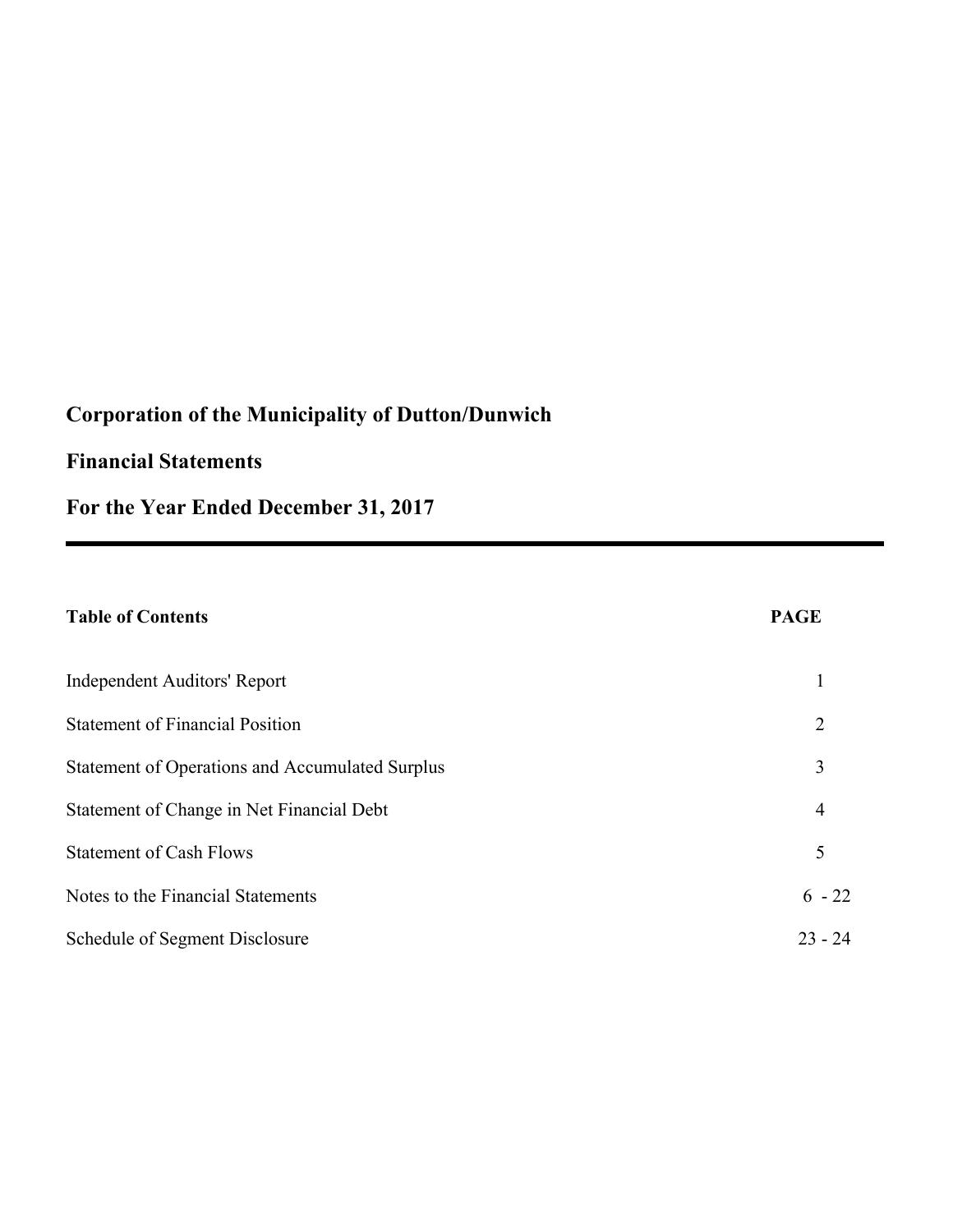

P. 519-633-0700 · F. 519-633-7009 450 Sunset Drive, St. Thomas, ON N5R 5V1

P. 519-773-9265 · F. 519-773-9683 25 John Street South, Aylmer, ON N5H 2C1

www.grahamscottenns.com

#### **INDEPENDENT AUDITORS' REPORT**

To the Members of Council, Inhabitants and Ratepayers of the **Corporation of the Municipality of Dutton/Dunwich**:

We have audited the accompanying financial statements of the **Corporation of the Municipality of Dutton/Dunwich**, which comprise the statement of financial position as at December 31, 2017, and the statements of operations and accumulated surplus, changes in net financial debt, and cash flows for the year then ended, and a summary of significant accounting policies and other explanatory information.

#### **Management's Responsibility for the Financial Statements**

Management is responsible for the preparation and fair presentation of these financial statements in accordance with Canadian accounting standards for public sector entities and for such internal control as management determines is necessary to enable the preparation of financial statements that are free from material misstatement, whether due to fraud or error.

#### **Auditors' Responsibility**

Our responsibility is to express an opinion on these financial statements based on our audit. We conducted our audit in accordance with Canadian generally accepted auditing standards. Those standards require that we comply with ethical requirements and plan and perform the audit to obtain reasonable assurance whether the financial statements are free of material misstatement.

An audit involves performing procedures to obtain audit evidence about the amounts and disclosures in the financial statements. The procedures selected depend on the auditor's judgment, including the assessment of the risks of material misstatement of the consolidated financial statements, whether due to fraud or error. In making those risk assessments, the auditor considers internal control relevant to the entity's preparation and fair presentation of the financial statements in order to design audit procedures that are appropriate in the circumstances, but not for the purpose of expressing an opinion on the effectiveness of the entity's internal control. An audit also includes evaluating the appropriateness of accounting policies used and the reasonableness of accounting estimates made by management, as well as evaluating the overall presentation of the financial statements.

We believe that the audit evidence we have obtained is sufficient and appropriate to provide a basis for our audit opinion.

#### **Opinion**

In our opinion, the financial statements present fairly, in all material respects, the statement of financial position of the **Corporation of the Municipality of Dutton/Dunwich** as at December 31, 2017, and the results of its operations and accumulated surplus, changes in net financial debt and cash flows for the year then ended in accordance with Canadian accounting standards for public sector entities.

**St. Thomas, Ontario** *Graham Scott Enns LLP*

**June 27, 2018 CHARTERED PROFESSIONAL ACCOUNTANTS Licensed Public Accountants**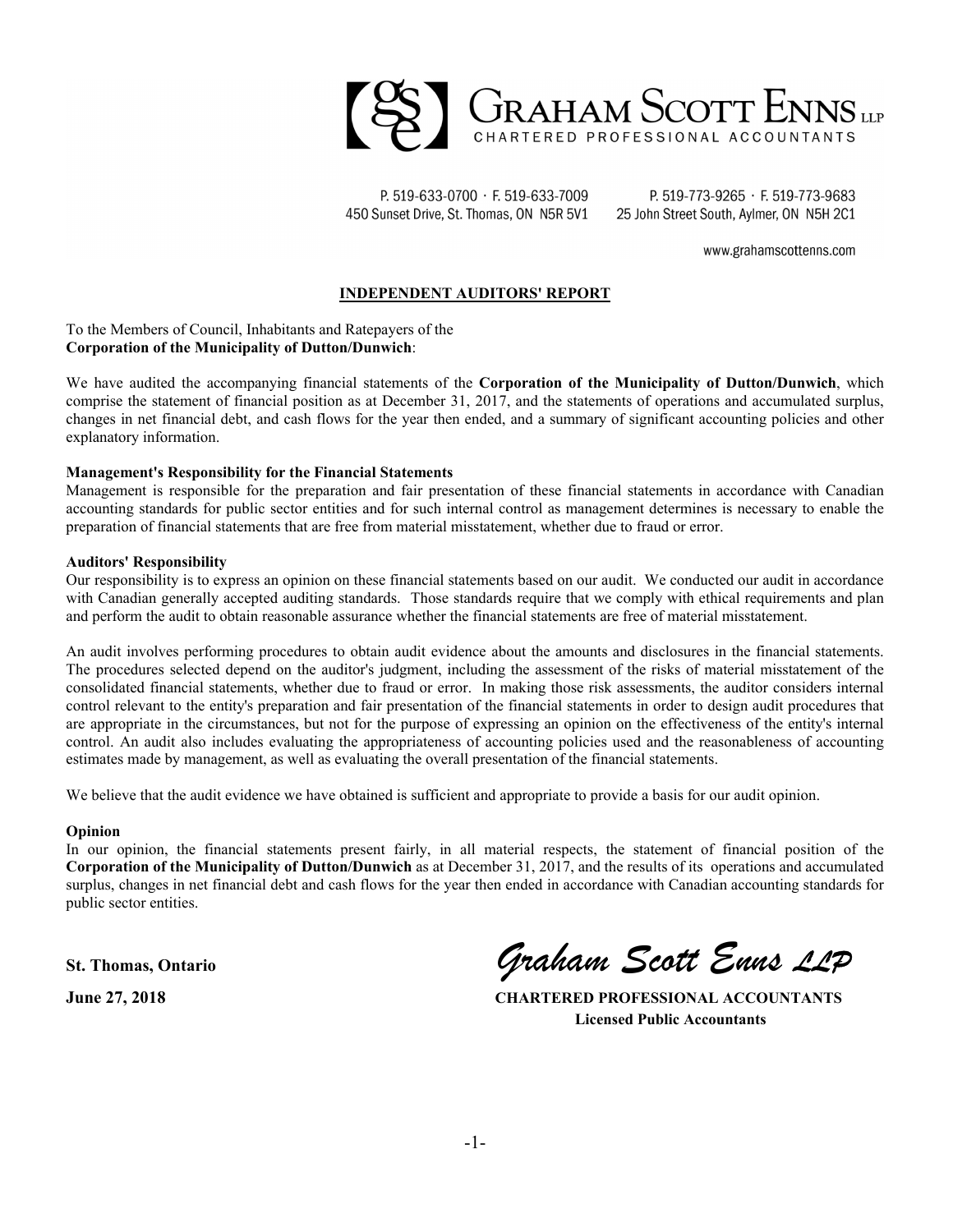### **Statement of Financial Position As at December 31, 2017**

|                                                      | 2017         | 2016         |
|------------------------------------------------------|--------------|--------------|
| <b>FINANCIAL ASSETS</b>                              | $\mathbf{s}$ | $\mathbb{S}$ |
| Cash                                                 | 2,090        | 810          |
| Taxes receivable (Note 2)                            | 883,725      | 810,403      |
| Accounts receivable (Note 3)                         | 922,694      | 1,419,020    |
| Loan receivable (Note 4)                             | 158,978      |              |
| <b>Total financial assets</b>                        | 1,967,487    | $-2,230,233$ |
| <b>LIABILITIES</b>                                   |              |              |
| Temporary bank advances (Note 6)                     | 131,531      | 530,065      |
| Accounts payable and accrued liabilities             | 1,050,739    | 740,472      |
| Security deposits                                    | 524,927      | 502,645      |
| Deferred revenue (Note 8)                            | 164,494      | 112,443      |
| Landfill closure and post-closure liability (Note 7) | 40,239       | 36,240       |
| Net long-term liabilities (Note 9)                   | 3,964,386    | 4,475,073    |
| <b>Total liabilities</b>                             | 5,876,316    | 6,396,938    |
| <b>NET FINANCIAL DEBT</b>                            | (3,908,829)  | (4,166,705)  |
| <b>NON-FINANCIAL ASSETS</b>                          |              |              |
| Tangible capital assets (Note 5)                     | 30,456,654   | 29,933,773   |
| Inventories                                          | 47,728       | 27,999       |
| Land held for resale                                 | 128,708      | 128,708      |
| Prepaid expenses                                     | 31,852       | 25,957       |
| <b>Total non-financial assets</b>                    | 30,664,942   | 30,116,437   |
| <b>ACCUMULATED SURPLUS (NOTE 10)</b>                 | 26,756,113   | 25,949,732   |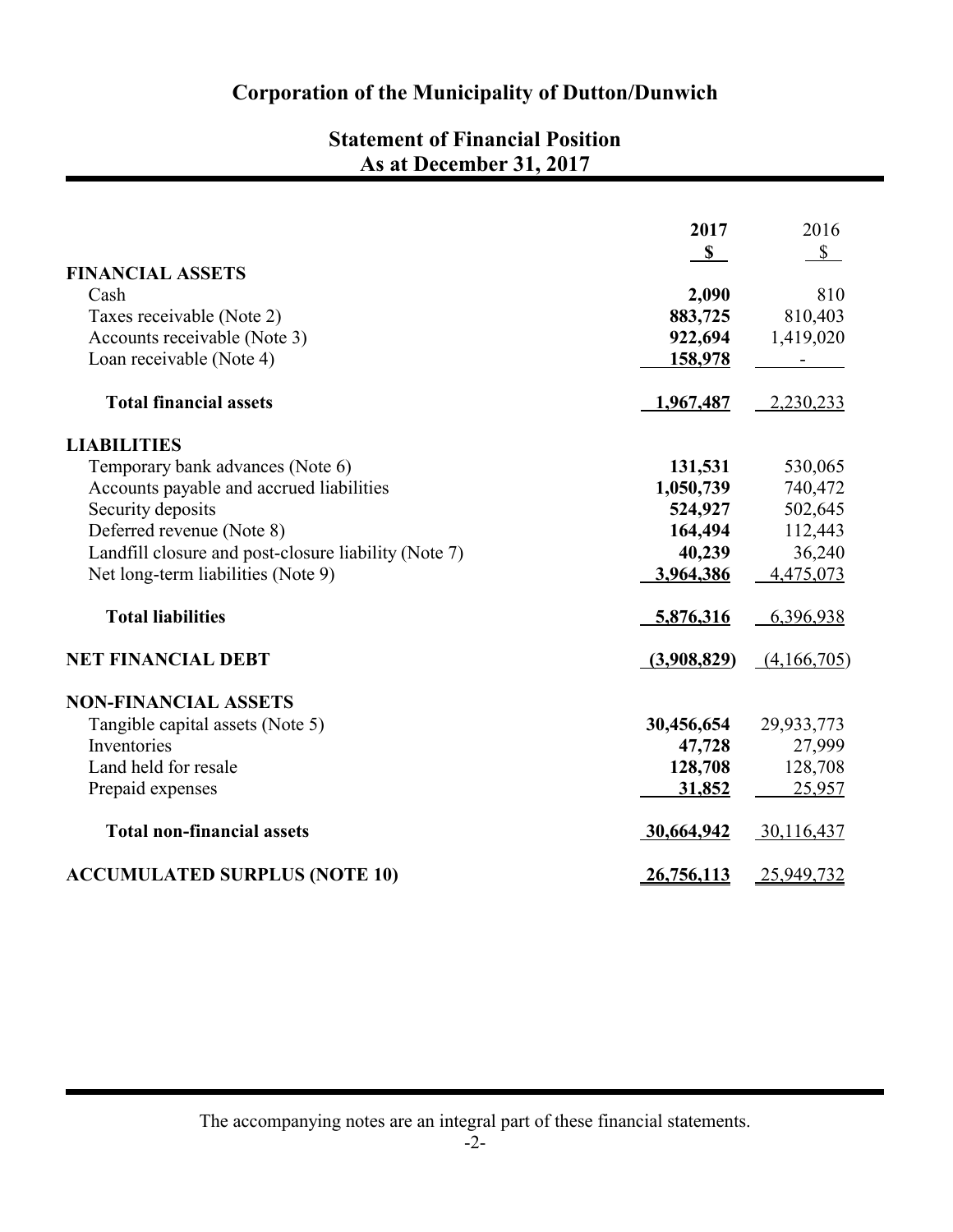### **Statement of Operations and Accumulated Surplus For the Year Ended December 31, 2017**

|                                                    | <b>Budget</b> | <b>Actual</b>     | Actual        |
|----------------------------------------------------|---------------|-------------------|---------------|
|                                                    | (Note $15$ )  | 2017              | 2016          |
|                                                    | $\mathbb{S}$  | $\mathbf{s}$      | $\mathcal{S}$ |
| <b>REVENUES</b>                                    |               |                   |               |
| Property taxation                                  | 3,439,803     | 3,386,908         | 3,199,805     |
| Taxation from other governments                    | 136,424       | 167,179           | 163,364       |
| Local improvement levies                           | 197,845       | 682,024           | 591,712       |
| User charges and other                             | 2,098,775     | 2,196,461         | 2,025,746     |
| Government transfers:                              |               |                   |               |
| Federal                                            | 118,000       | 71,415            | 152,215       |
| Provincial                                         | 1,239,750     | 1,383,179         | 1,100,034     |
| Other municipalities                               | 590,293       | 608,547           | 579,355       |
| Penalties and interest on taxes                    | 93,000        | 110,193           | 102,840       |
| Other                                              | 7,700         | 10,934            |               |
| Gain (loss) on disposal of tangible capital assets |               | 108,580           | (65, 563)     |
| Total revenues                                     | 7,921,590     | 8,725,420         | 7,849,508     |
| <b>EXPENSES</b>                                    |               |                   |               |
| General government                                 | 1,069,948     | 990,885           | 1,171,480     |
| Fire and police protection                         | 947,048       | 890,087           | 860,617       |
| Other protective services                          | 267,560       | 261,476           | 261,701       |
| <b>Transportation services</b>                     | 2,335,694     | 2,057,917         | 2,122,210     |
| Waterworks and sewer                               | 1,549,126     | 1,708,825         | 1,618,636     |
| Garbage collection and disposal                    | 401,260       | 437,311           | 347,047       |
| Health services                                    | 264,194       | 263,974           | 260,931       |
| Recreation and cultural services                   | 470,387       | 476,625           | 455,833       |
| Planning and zoning                                | 40,145        | 40,932            | 38,444        |
| Agriculture                                        | 143,585       | 791,007           | 901,057       |
| Total expenses (Note $16(a)$ )                     | 7,488,947     | 7,919,039         | 8,037,956     |
| <b>ANNUAL SURPLUS (DEFICIT)</b>                    | 432,643       | 806,381           | (188, 448)    |
| <b>ACCUMULATED SURPLUS, BEGINNING</b>              |               |                   |               |
| <b>OF YEAR</b>                                     | 25,949,732    | <u>25,949,732</u> | 26,138,180    |
| <b>ACCUMULATED SURPLUS, END</b>                    |               |                   |               |
| <b>OF YEAR (NOTE 10)</b>                           | 26,382,375    | 26,756,113        | 25,949,732    |

The accompanying notes are an integral part of these financial statements.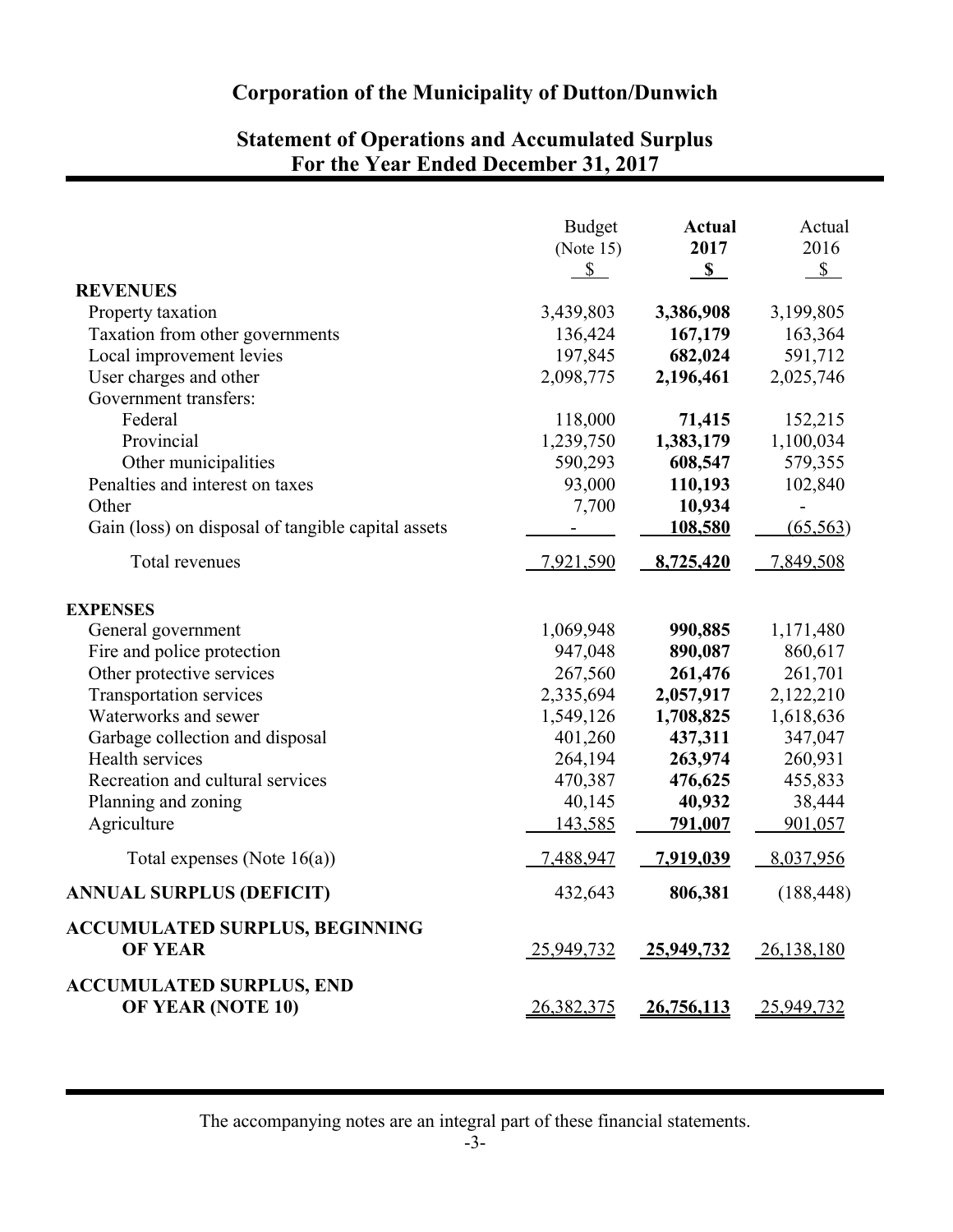| For the Year Ended December 31, 2017                                                                                                                                                                                                     |                                            |                                                              |                                                          |
|------------------------------------------------------------------------------------------------------------------------------------------------------------------------------------------------------------------------------------------|--------------------------------------------|--------------------------------------------------------------|----------------------------------------------------------|
|                                                                                                                                                                                                                                          | <b>Budget</b><br>(Note 15)<br>$\mathbb{S}$ | <b>Actual</b><br>2017<br>$\mathbf{s}$                        | Actual<br>2016<br>$\sqrt{2}$                             |
| <b>ANNUAL SURPLUS (DEFICIT)</b>                                                                                                                                                                                                          | 432,643                                    | 806,381                                                      | (188, 448)                                               |
| Acquisition of tangible capital assets<br>Amortization of tangible capital assets<br>Proceeds on disposal of tangible capital assets<br>Change in inventories and prepaid expenses<br>Gain (loss) on disposal of tangible capital assets | (1,532,936)<br>896,596                     | (1,532,936)<br>896,596<br>222,038<br>(25, 623)<br>(108, 580) | (1,148,110)<br>916,626<br>107,998<br>(99, 560)<br>65,563 |
| DECREASE (INCREASE) IN NET FINANCIAL DEBT                                                                                                                                                                                                | (203, 697)                                 | 257,876                                                      | (345, 931)                                               |
| NET FINANCIAL DEBT, BEGINNING OF YEAR                                                                                                                                                                                                    | (4,166,705)                                | (4,166,705)                                                  | (3,820,774)                                              |
| NET FINANCIAL DEBT, END OF YEAR                                                                                                                                                                                                          | (4,370,402)                                | (3,908,829)                                                  | (4,166,705)                                              |

# **Statement of Change in Net Financial Debt**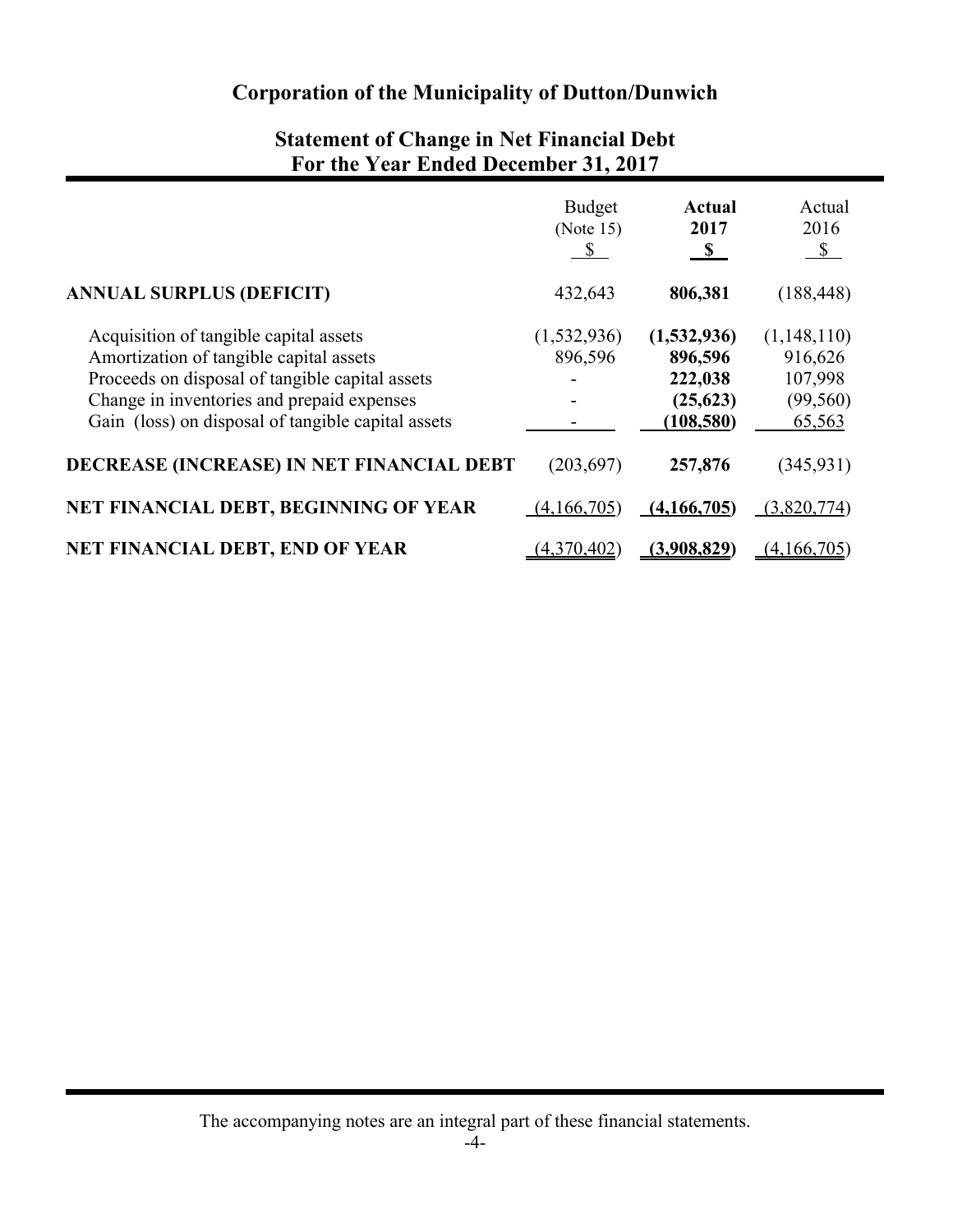### **Statement of Cash Flows For the Year Ended December 31, 2017**

|                                                                                                   | 2017           | 2016                      |
|---------------------------------------------------------------------------------------------------|----------------|---------------------------|
|                                                                                                   | $\mathbb{S}$   | $\mathbf{\underline{\$}}$ |
| <b>OPERATING ACTIVITIES</b><br>Annual surplus (deficit)<br>Add (deduct) items not involving cash: | 806,381        | (188, 448)                |
| Amortization of tangible capital assets                                                           | 896,596        | 916,626                   |
| Landfill closure and post-closure liability                                                       | 3,999          | 3,962                     |
| (Gain) loss on disposal of tangible capital assets                                                |                |                           |
|                                                                                                   | (108, 580)     | 65,563                    |
|                                                                                                   | 1,598,396      | 797,703                   |
| Change in non-cash assets and liabilities related to<br>operations (Note 16 (b))                  | <u>781,980</u> | (408, 644)                |
|                                                                                                   | 2,380,376      | 389,059                   |
| <b>INVESTING ACTIVITIES</b><br>Advances of loan receivable                                        | (158,978)      |                           |
| <b>CAPITAL ACTIVITIES</b>                                                                         |                |                           |
| Acquisition of tangible capital assets                                                            | (1,532,936)    | (1,148,110)               |
| Proceeds on disposal of tangible capital assets                                                   | 222,038        | 107,998                   |
|                                                                                                   | (1,310,898)    | (1,040,112)               |
| <b>FINANCING ACTIVITIES</b>                                                                       |                |                           |
| Proceeds from long-term debt issued                                                               | 104,448        | 841,719                   |
| Long-term debt repayments                                                                         |                |                           |
|                                                                                                   | (615, 134)     | (535, 589)                |
|                                                                                                   | (510, 686)     | 306,130                   |
| <b>NET INCREASE (DECREASE) IN CASH</b>                                                            | 399,814        | (344, 923)                |
| <b>BANK INDEBTEDNESS, BEGINNING OF YEAR</b>                                                       | (529, 255)     | (184, 332)                |
| <b>BANK INDEBTEDNESS, END OF YEAR</b>                                                             | (129, 441)     | (529, 255)                |
| (BANK INDEBTEDNESS) CASH REPRESENTED BY:                                                          |                |                           |
| Cash                                                                                              | 2,090          | 810                       |
| Temporary bank advances                                                                           | (131, 531)     | (530,065)                 |
|                                                                                                   |                |                           |
|                                                                                                   | (129, 441)     | (529, 255)                |

The accompanying notes are an integral part of these financial statements.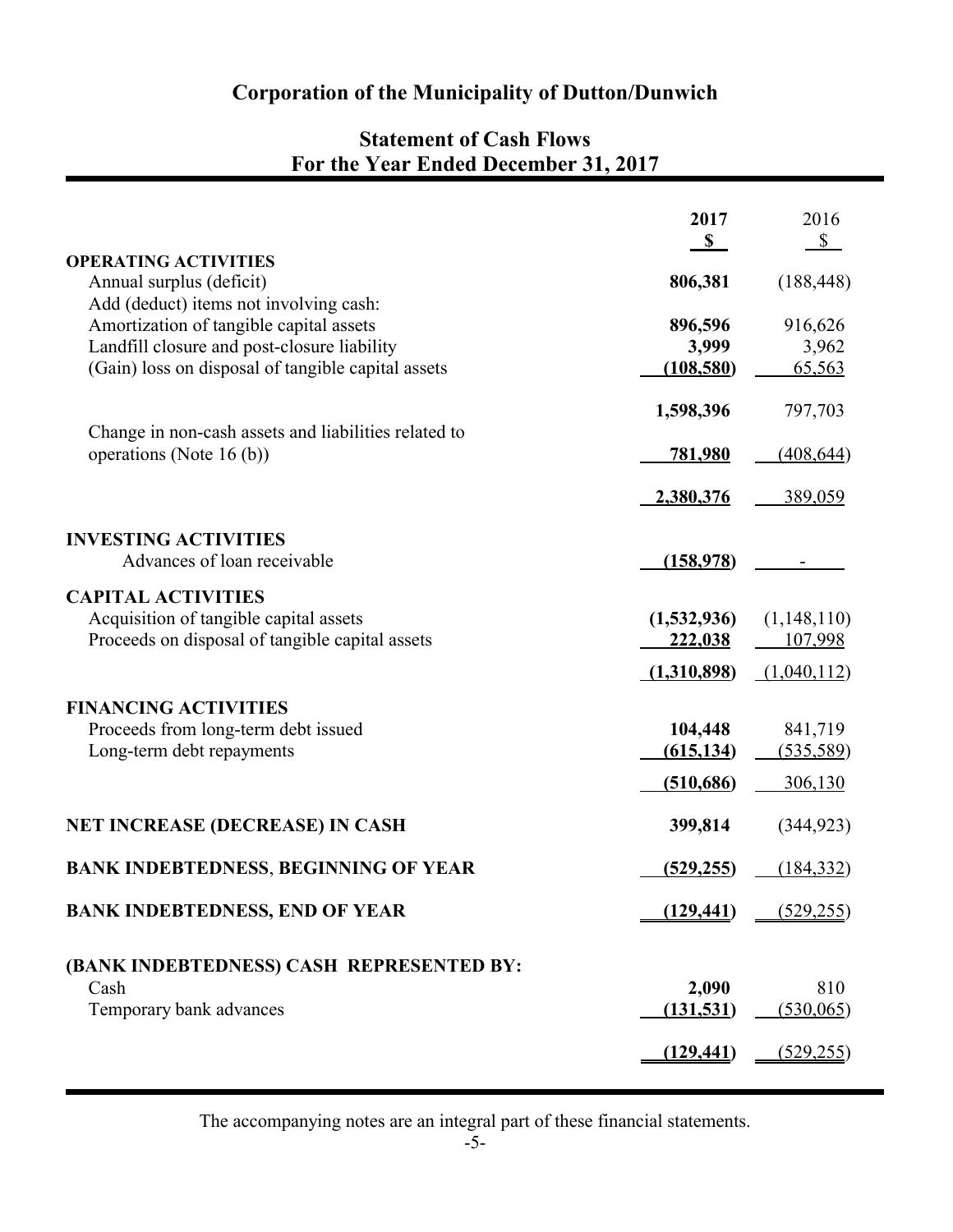The Municipality of Dutton/Dunwich (the "Municipality") is a lower tier municipality in the Province of Ontario. It conducts its operations guided by the provisions of provincial statutes such as the Municipal Act, Municipal Affairs Act and related legislation.

### **1. SUMMARY OF SIGNIFICANT ACCOUNTING POLICIES**

The financial statements of the Municipality are prepared by management in accordance with Canadian generally accepted accounting principles for local governments as recommended by the Public Sector Accounting Board of the Canadian Institute of Chartered Accountants. Significant aspects of the accounting policies adopted by the Municipality are as follows:

### **Reporting Entity**

The financial statements reflect the assets, liabilities, revenues, expenses of the reporting entity. The reporting entity is comprised of all organizations, committees and local boards accountable for the administration of their financial affairs and resources to the Municipality and which are owned or controlled by the Municipality.

#### **Consolidated Entities**

There are no organizations or local boards that are consolidated in these financial statements.

### **Proportionate Consolidation**

There are no organizations or local boards that are proportionately consolidated in these financial statements.

### **Trust Funds**

Trust funds and their related operations administered by the Municipality are not included in the financial statements. Trust funds administered are reported in note 11.

#### **Basis of Accounting**

The financial statements are prepared using the accrual basis of accounting. The accrual basis of accounting records revenue as it is earned and measurable. Expenses are recognized as they are incurred and measurable based upon receipt of goods or services and/or the creation of a legal obligation to pay.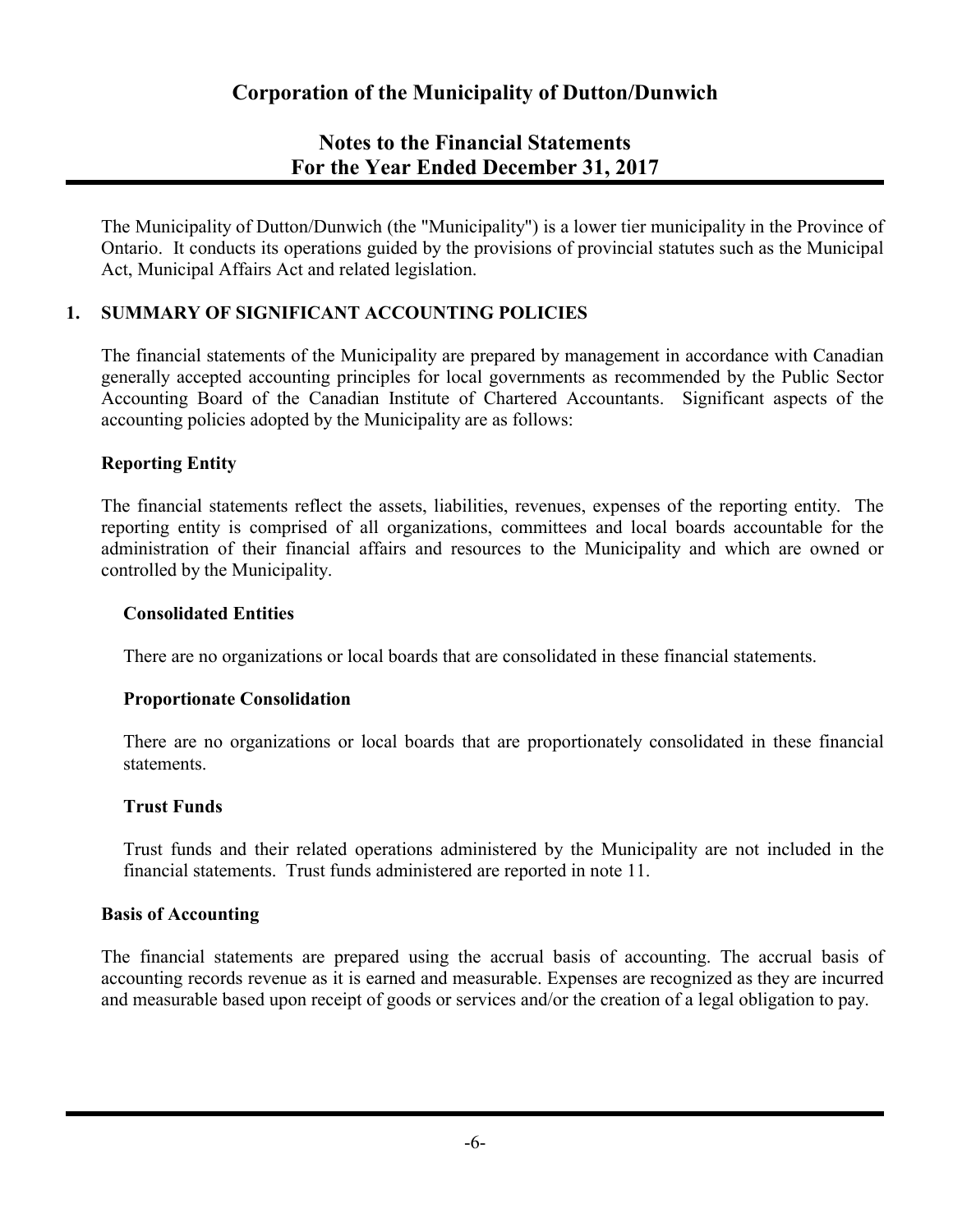### **1. SUMMARY OF SIGNIFICANT ACCOUNTING POLICIES (CONTINUED)**

#### **Accounting for County and School Board Transactions**

Although the Municipality collects taxation on behalf of the County of Elgin and the School Boards, the taxation, other revenues, expenses, assets and liabilities with respect to the operations of the County and the school boards are not reflected in these financial statements.

#### **Non-Financial Assets**

Non-financial assets are not available to discharge existing liabilities and are held for use in the provision of services. They have useful lives extending beyond the current year and are not intended for sale in the ordinary course of operations. The change in non-financial assets during the year, together with the excess of revenues over expenses, provides the Change in Net Debt for the year.

#### i) Tangible capital assets

Tangible capital assets are recorded at cost which includes all amounts that are directly attributable to acquisition, construction, development or betterment of the asset. The cost, less residual value, of the tangible capital assets are amortized on a straight-line basis over their estimated useful lives as follows:

| <b>Buildings</b>            | $10 - 60$ years |
|-----------------------------|-----------------|
| Equipment                   | $5 - 15$ years  |
| Vehicles                    | $10 - 15$ years |
| Transportation              | $15 - 30$ years |
| <b>Bridges</b>              | 25 - 75 years   |
| Water system infrastructure | 100 years       |
| Wastewater infrastructure   | 80 years        |

Amortization is recorded on a straight-line basis over the estimated useful lives of the asset commencing the year the asset is available for productive use. Half the normal rate of amortization is recorded in the initial year of productive use.

#### ii) Contributions of tangible capital assets

Tangible capital assets received as contributions are recorded at their fair value at the date of receipt and also are recorded as revenue.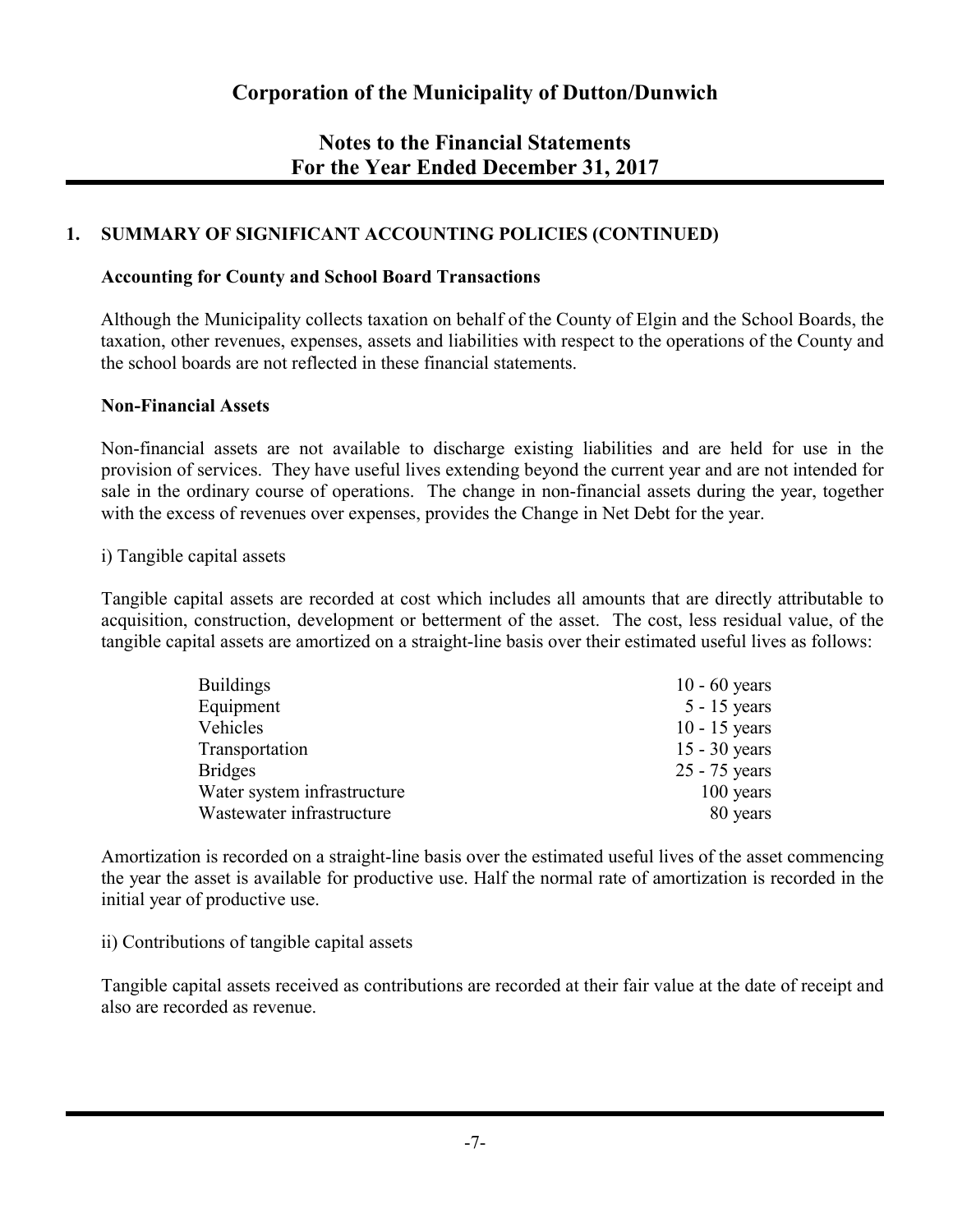### **1. SUMMARY OF SIGNIFICANT ACCOUNTING POLICIES (CONTINUED)**

### **Non-Financial Assets (Continued)**

iii) Inventories

Inventories held for consumption are recorded at the lower of cost and replacement cost.

iv) Works of art and cultural and historic assets

Works of art and cultural and historic assets are not recorded as assets in these financial statements.

### **Deferred Revenue**

Government transfers, contributions and other amounts are received from third parties pursuant to legislation, regulation or agreement and may only be used in the conduct of certain programs, in the completion of specific work. In addition, certain user charges and fees which have been collected but for which the related services have yet to be performed. Revenue is recognized in the period when the related expense is incurred and services performed.

### **Solid Waste Landfill Closure and Post-Closure Liability**

Landfill closure and post-closure care requirements have been defined in accordance with industry standards and include covering and landscaping of the landfill, pumping of ground water and leachates from the site, and ongoing environmental monitoring, site inspection and maintenance. The Municipality discounts these future cash flows for closure and post-closure care activities at the Municipality's average long-term borrowing rate.

### **Government Transfers**

Government transfers are recognized in the financial statements as revenues in the period in which events giving rise to the transfer occur, providing the transfers are authorized, any eligibility criteria have been met including performance and return requirements, and reasonable estimates of the amounts can be determined. Any amount received but restricted is recorded as deferred revenue in accordance with Section 3100 of the Public Sector Accounting Handbook and recognized as revenue in the period in which the resources are used for the purpose specified.

In addition, the Municipality periodically receives senior government capital funding in the form of infrastructure grants and receives ongoing funding from the federal government as a result of an allocation of the gas tax funds.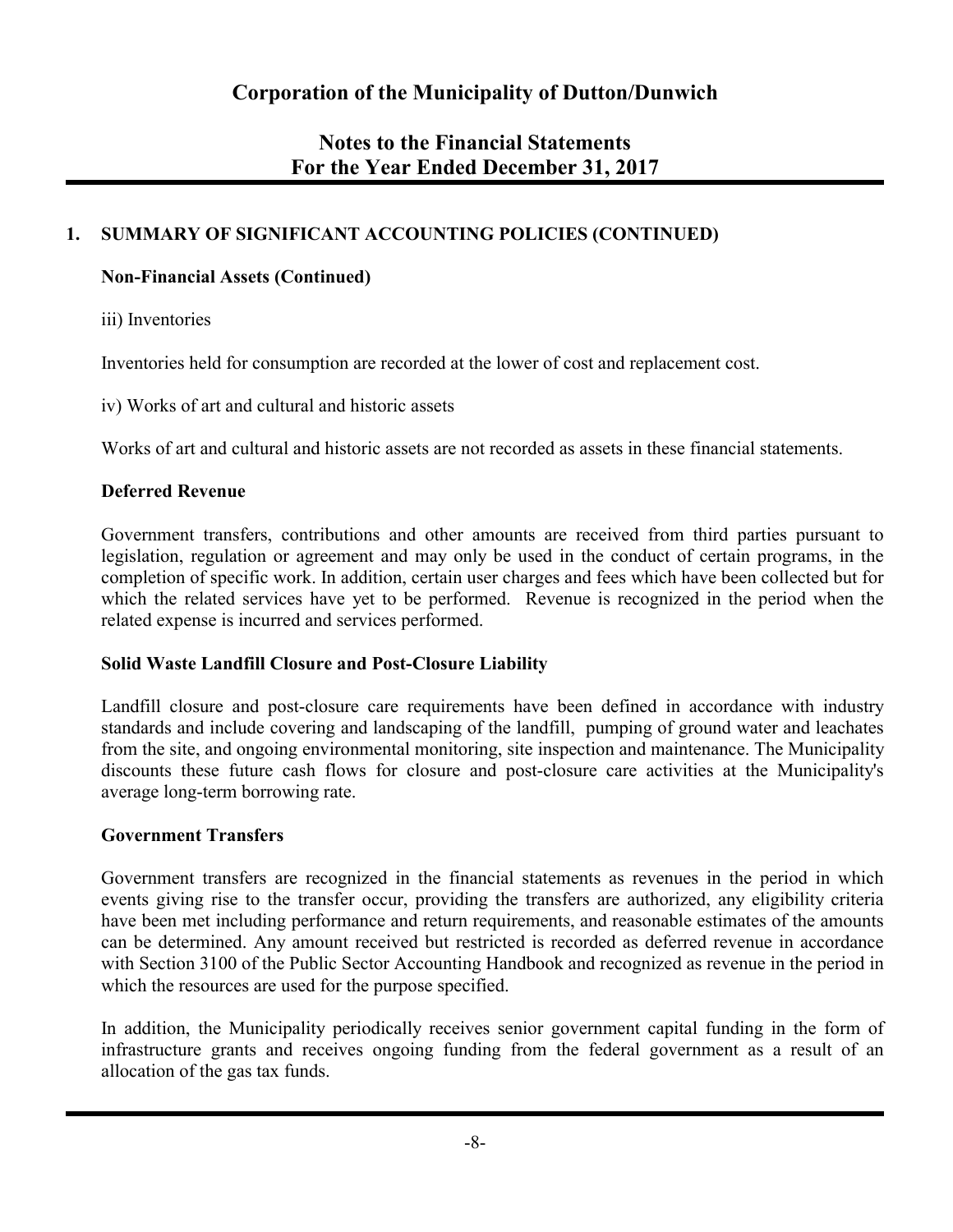### **1. SUMMARY OF SIGNIFICANT ACCOUNTING POLICIES (CONTINUED)**

#### **Employee Benefit Plans**

The Municipality accounts for its participation in the Ontario Municipal Employees Retirement System (OMERS), a multi-employer public sector pension fund, as a defined contribution plan. The OMERS plan specifies the retirement benefits to be received by the employees based on the length of service and pay rates. Employee benefits include post employment benefits. Post employment benefits are subject to actuarial valuations and are accrued in accordance with the projected benefit method, prorated on service and management's best estimate of salary escalation and retirement ages of employees. Any actuarial gains and losses related to past service of employees are amortized over the expected average remaining service period.

### **Tax Revenues**

In 2017 the Municipality received \$3,554,087 (2016 - \$3,363,169) in property tax revenues for municipal purposes. The authority to levy and collect property taxes is established under the Municipal Act 2001, the Assessment Act, the Education Act, and other legislation.

The property tax levy is determined each year through Council's approval of the annual budget. Municipal tax rates are set annually by Council for each class or type of property, in accordance with legislation and Council-approved policies, in order to raise the revenue required to meet operating budget requirements. Education tax rates are established by the Province each year in order to fund costs of education on a Province-wide basis.

Taxation revenues are recorded at the time billings are issued. Additional property tax revenue can be added throughout the year, related to new properties that become occupied, or that become subject to property tax, after the return of the annual assessment roll used for billing purposes. The Municipality may receive supplementary assessment rolls over the course of the year from MPAC that identify new or omitted assessments. Property taxes for these supplementary/omitted amounts are then billed according to the approved tax rate for the property class.

Taxation revenues in any year may also be reduced as a result of reductions in assessment value rising from assessment and/or tax appeals. Each year, an amount is identified to cover the estimated amount of revenue loss attributable to assessment appeals, tax appeals or other deficiencies in tax revenue (e.g. uncollectible amounts, write-offs, etc.).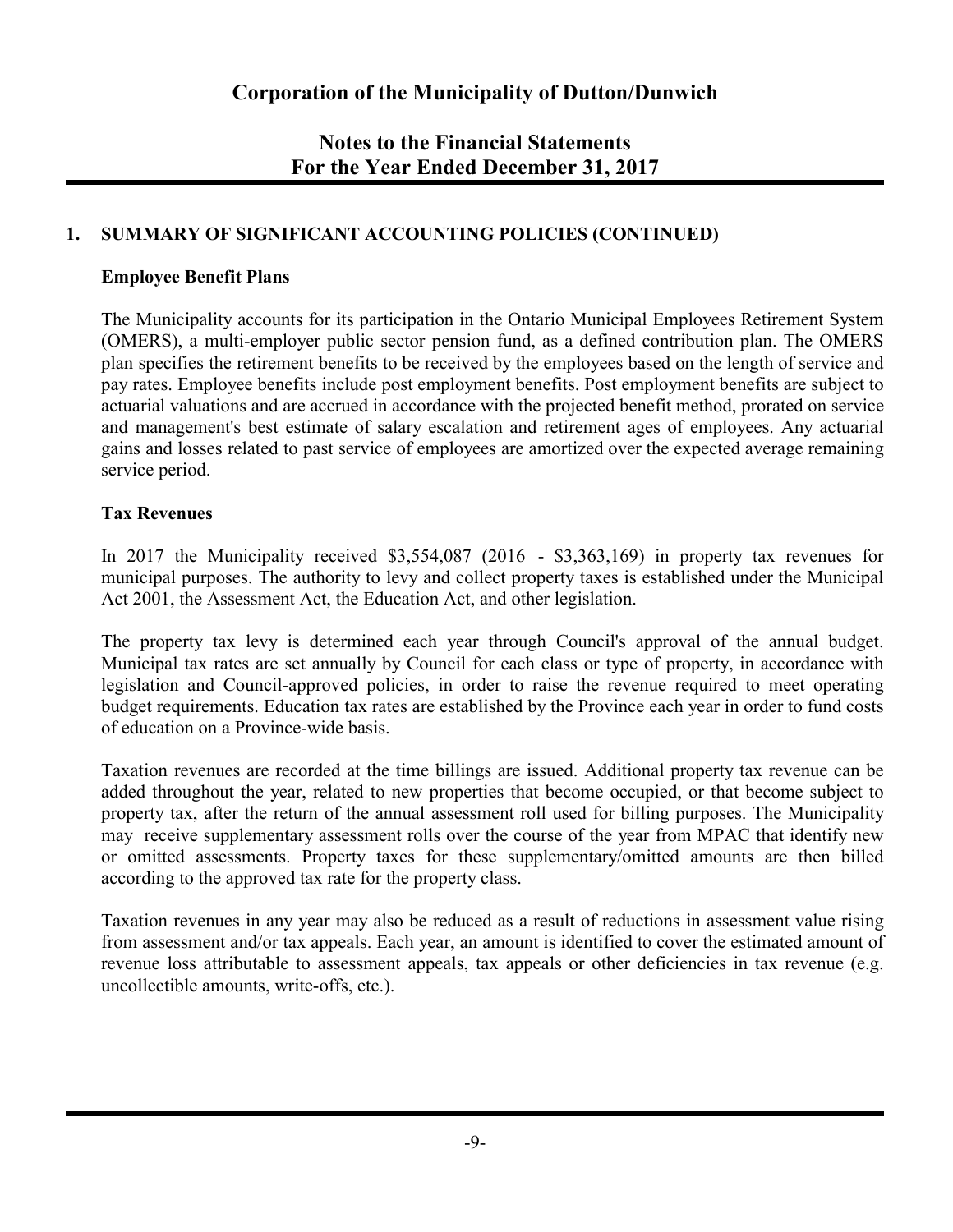### **1. SUMMARY OF SIGNIFICANT ACCOUNTING POLICIES (CONTINUED)**

### **Use of Estimates**

The preparation of financial statements in conformity with Canadian public sector accounting standards requires management to make estimates and assumptions that affect the reported amounts of assets and liabilities and disclosure of contingent assets and liabilities at the date of the financial statements, and the reported amounts of revenues and expenses during the period. Significant estimates include assumptions used in estimating provisions for accrued liabilities, allowances for vacancies, rebates and uncollectible property taxes and in performing actuarial valuations of employee future benefits.

In addition, the Municipality's implementation of the Public Sector Accounting Handbook PS3150 has required management to make estimates of historical costs and useful lives of tangible capital assets.

Actual results could differ from management's best estimates as additional information becomes available in the future.

### **Financial Instruments**

The Municipality's financial instruments and consist of cash and cash equivalents, accounts receivable, taxes receivable, accounts payable and accrued liabilities and long-term liabilities. Unless otherwise noted, it is management's opinion that the Municipality is not exposed to significant interest, currency, or credit risk arising from these financial instruments.

### **Environmental Provisions and Contaminated Sites**

The Municipality's may be exposed to litigation or other costs of remediation due to contaminated properties in it's jurisdiction. A liability for remediation is recognized in the financial statements when an environmental standard exists, contamination exceeds the standard, the government is responsible for the remediation and a reasonable estimate of the liability can be made. As at December 31, 2017 there were no properties that the Municipality was responsible to remedy and has accrued any known liabilities and expensed all known costs (if any).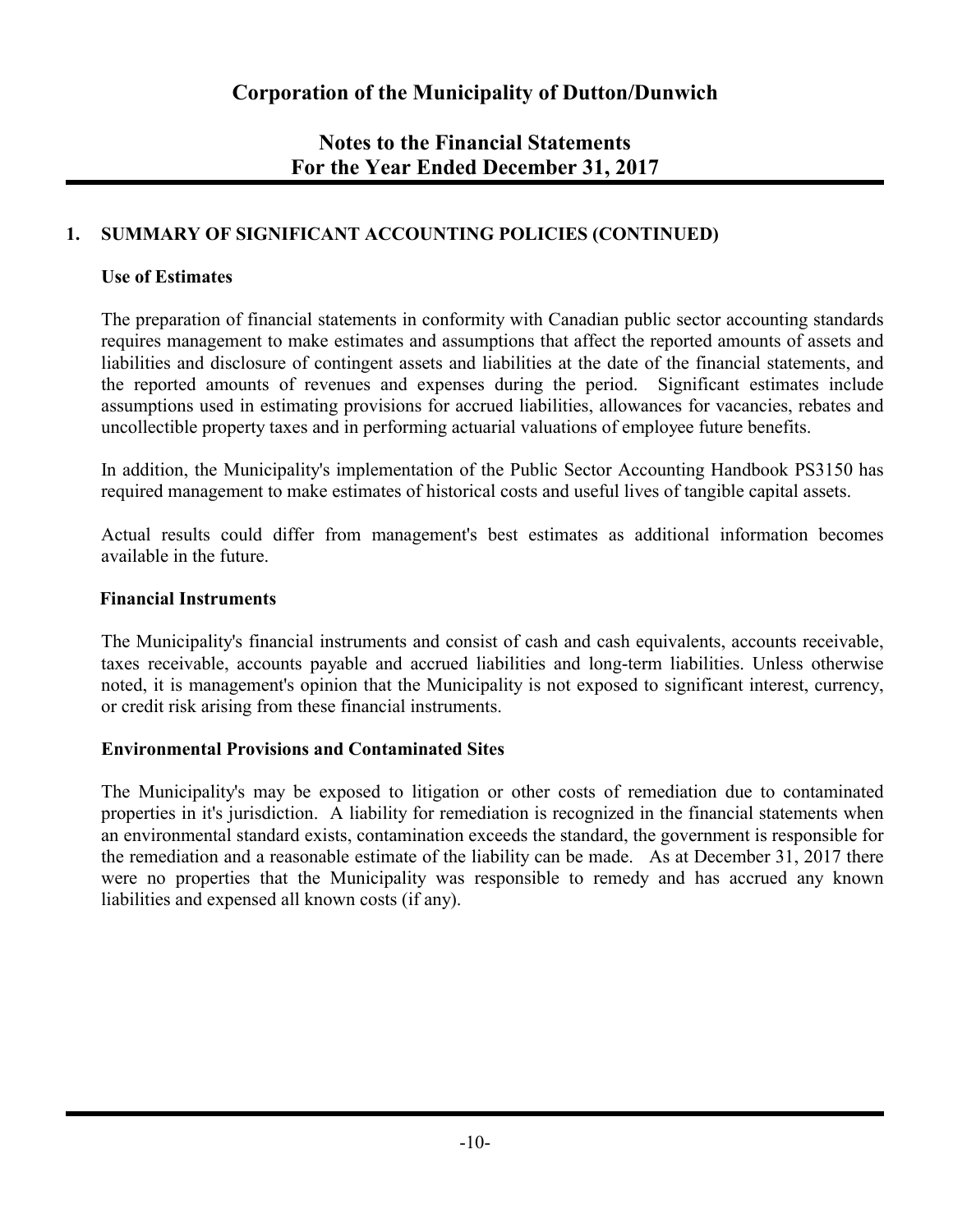### **Notes to the Financial Statements For the Year Ended December 31, 2017**

#### **2. TAXES RECEIVABLE**

|    |                                        | 2017<br>$\mathbb{S}$ | 2016<br>$\mathbb{S}$      |
|----|----------------------------------------|----------------------|---------------------------|
|    | Current taxes receivable               | 569,383              | 662,929                   |
|    | Arrears taxes receivable               | 263,872              | 104,415                   |
|    | Penalties and interest                 | 50,470               | 43,059                    |
|    |                                        | 883,725              | 810,403                   |
| 3. | <b>ACCOUNTS RECEIVABLE</b>             |                      |                           |
|    |                                        | 2017                 | 2016                      |
|    |                                        | $\mathbf{s}$         | $\boldsymbol{\mathsf{S}}$ |
|    | Trade and other                        | 140,286              | 68,683                    |
|    | Water and sewer receivables            | 401,918              | 349,081                   |
|    | HST receivable                         | 146,515              | 359,509                   |
|    | Other municipalities and school boards | 133,399              | 294,473                   |
|    | Drain grants                           | 100,576              | 347,274                   |
|    |                                        | 922,694              | 1,419,020                 |

#### **4. LOAN RECEIVABLE**

The Municipality has issued a loan in the amount of \$158,978, at 3% per annum, due in annual blended instalments of principal and interest of \$34,714 due August 2022. This loan will be financed by the issuance of long-term debt.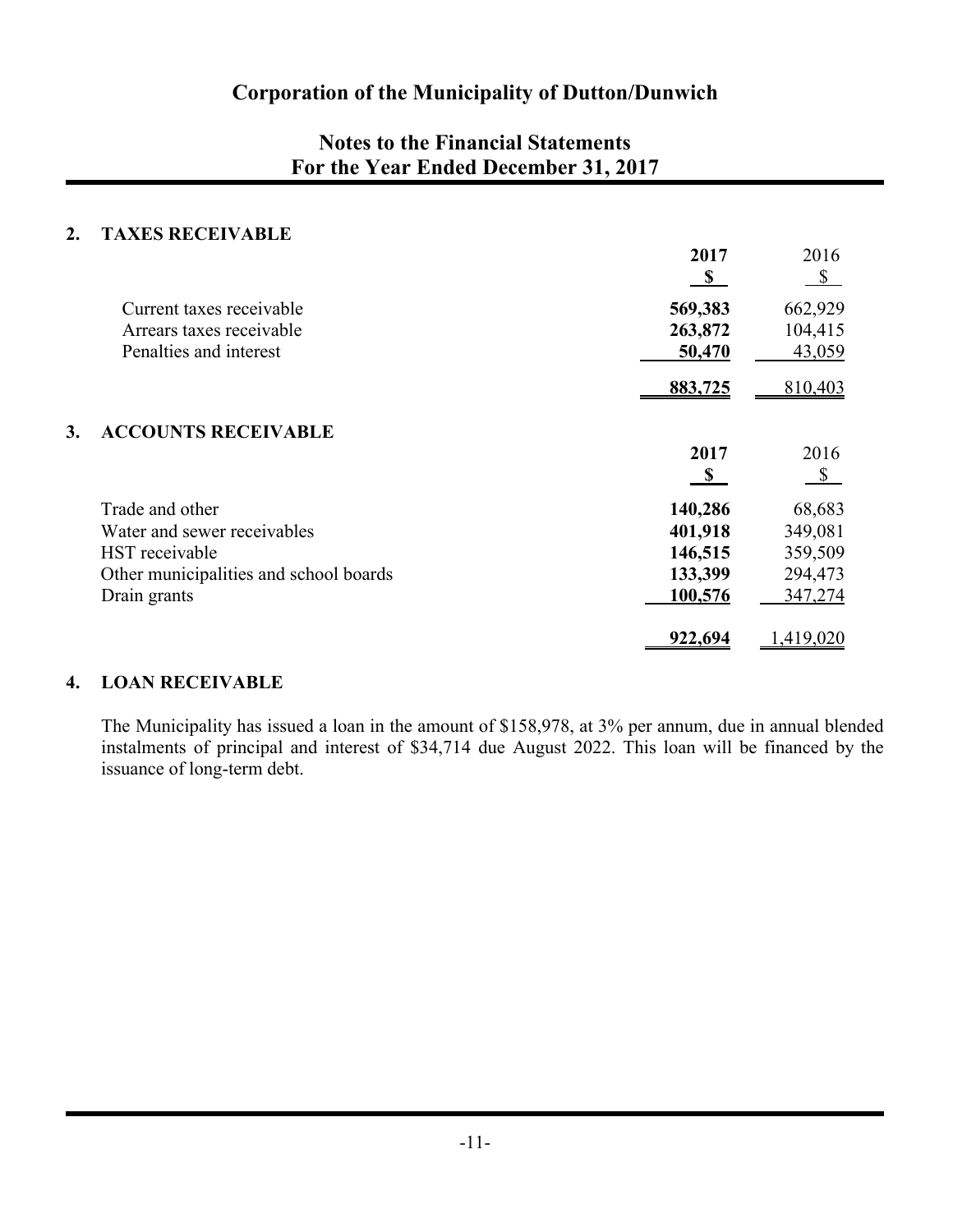### **5. TANGIBLE CAPITAL ASSETS**

| December 31, 2017                                        |                      |                          |            |                      |
|----------------------------------------------------------|----------------------|--------------------------|------------|----------------------|
| Cost<br><b>Infrastructure</b>                            | Opening              | Additions                | Disposals  | Ending               |
| Linear - Roadways                                        | 6,639,949            | 488,554                  | (16, 150)  | 7,112,353            |
| Linear - Water Services                                  | 13,656,984           | 217,701                  | (6,560)    | 13,868,125           |
| Linear - Waste Water                                     | 4,398,245            | 254,927                  |            | 4,653,172            |
| <b>Bridges</b>                                           | 2,896,387            | $\overline{\phantom{a}}$ |            | 2,896,387            |
| <b>Infrastructure Total</b>                              | 27,591,565           | 961,182                  | (22, 710)  | 28,530,037           |
| General                                                  |                      |                          |            |                      |
| Land                                                     | 2,344,641            |                          | (25,000)   | 2,319,641            |
| Land Improvements                                        | 200,985              | 69,685                   |            | 270,670              |
| Building                                                 | 9,329,287            | 66,136                   | (250,000)  | 9,145,423            |
| Machinery and Equipment                                  | 1,331,688            | 27,441                   |            | 1,359,129            |
| Vehicles                                                 | 3,423,117            | 408,492                  | (309, 705) | 3,521,904            |
| <b>General Total</b>                                     | 16,629,718           | 571,754                  | (584, 705) | 16,616,767           |
| <b>Total Cost</b>                                        | 44,221,283           | 1,532,936                | (607, 415) | 45,146,804           |
| <b>Accumulated Amortization</b><br><b>Infrastructure</b> | Opening              | Amortization             | Disposal   | Ending               |
| Linear - Roadways                                        | 3,376,022            | 242,245                  | (6,298)    | 3,611,969            |
| Linear - Water Services                                  | 2,144,187            | 137,611                  | (3,346)    | 2,278,452            |
| Linear - Waste Water                                     | 1,005,353            | 55,710                   |            | 1,061,063            |
| <b>Bridges</b>                                           | 1,029,294            | 35,344                   |            | 1,064,638            |
| <b>Infrastructure Total</b>                              | 7,554,856            | 470,910                  | (9,644)    | 8,016,122            |
| General                                                  |                      |                          |            |                      |
| Land Improvements                                        | 4,320                | 10,564                   |            | 14,884               |
| <b>Building</b>                                          | 4,464,239            | 187,362                  | (180, 010) | 4,471,591            |
| Machinery and Equipment                                  | 440,941              | 68,876                   |            | 509,817              |
| Vehicles                                                 | 1,823,154            | 158,884                  | (304, 302) | 1,677,736            |
| <b>General Total</b>                                     | 6,732,654            | 425,686                  | (484, 312) | 6,674,028            |
| <b>Total Accumulated Amortization</b>                    | 14,287,510           | 896,596                  | (493, 956) | 14,690,150           |
| <b>Net Book Value</b><br>Infrastructure                  | Opening              |                          |            | Ending               |
| Linear - Roadways                                        | 3,263,927            |                          |            | 3,500,384            |
| Linear - Water Services                                  | 11,512,797           |                          |            | 11,589,673           |
| Linear - Waste Water                                     | 3,392,892            |                          |            | 3,592,109            |
| Utility infrastructure                                   | 1,867,093            |                          |            | 1,831,749            |
|                                                          | 20,036,709           |                          |            | 20,513,915           |
| General                                                  |                      |                          |            |                      |
| Land<br>Land Improvements                                | 2,344,641            |                          |            | 2,319,641            |
| <b>Building</b>                                          | 196,665<br>4,865,048 |                          |            | 255,786<br>4,673,832 |
| Machinery and Equipment                                  | 890,747              |                          |            | 849,312              |
| Vehicles                                                 | 1,599,963            |                          |            | 1,844,168            |
|                                                          | 9,897,064            |                          |            | 9,942,739            |
| <b>Total Net Book Value</b>                              | 29,933,773           |                          |            | 30,456,654           |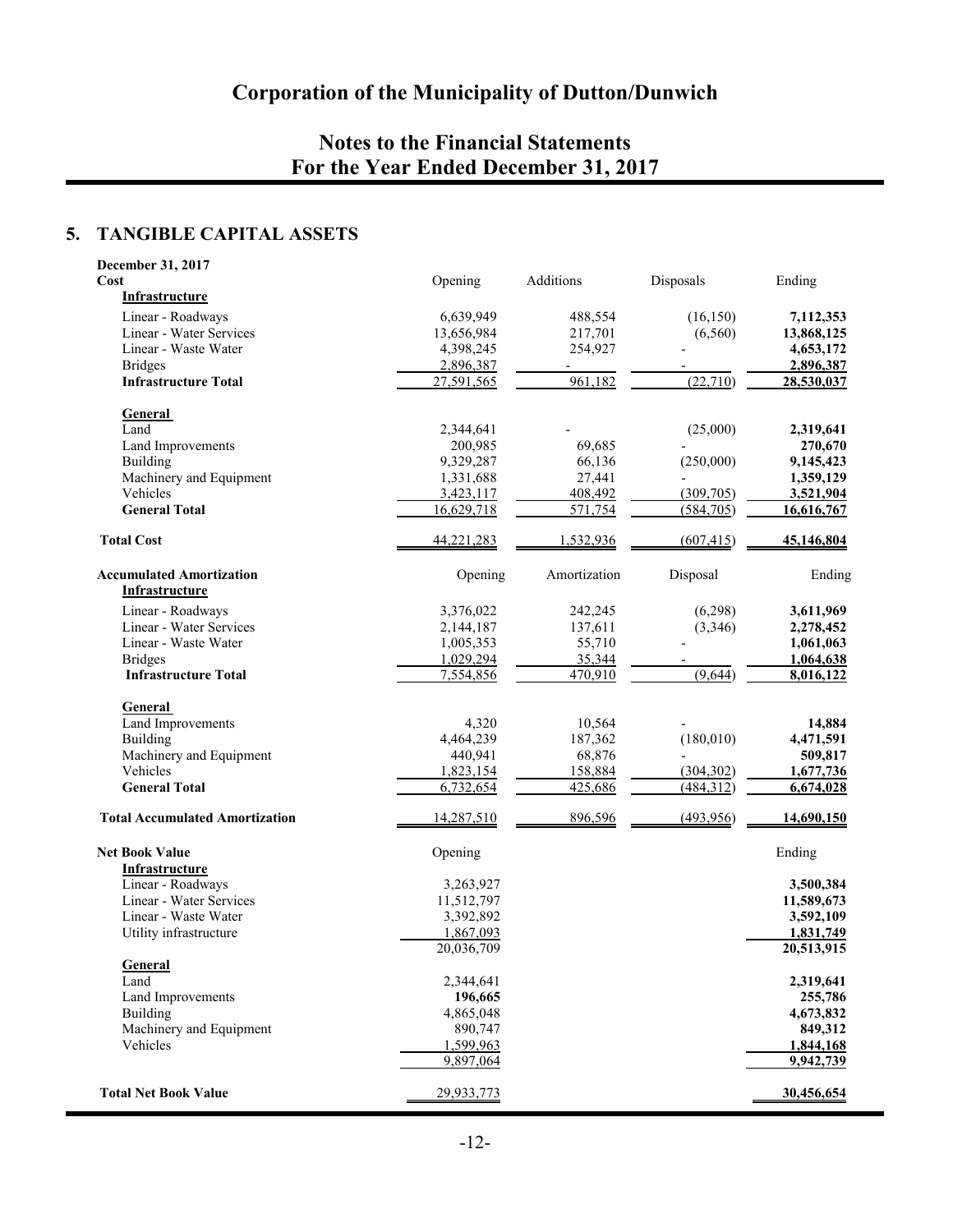### **5. TANGIBLE CAPITAL ASSETS (CONTINUED)**

| December 31, 2016<br>Cost                         |                        | Additions          |                        | Ending                 |
|---------------------------------------------------|------------------------|--------------------|------------------------|------------------------|
| Infrastructure                                    | Opening                |                    | Disposals              |                        |
| Linear - Roadways                                 | 6,344,290              | 295,659            |                        | 6,639,949              |
| Linear - Water Services                           | 13,656,984             |                    |                        | 13,656,984             |
| Linear - Waste Water                              | 4,418,244              | 104,175            | (124, 174)             | 4,398,245              |
| <b>Bridges</b>                                    | 2,896,387              |                    |                        | 2,896,387              |
| <b>Infrastructure Total</b>                       | 27,315,905             | 399,834            | (124, 174)             | 27,591,565             |
| General                                           |                        |                    |                        |                        |
| Land                                              | 2,318,180              | 61,461             | (35,000)               | 2,344,641              |
| Land Improvements                                 |                        | 200,985            |                        | 200,985                |
| Building                                          | 9,286,106              | 43,181             |                        | 9,329,287              |
| Machinery and Equipment                           | 1,221,504              | 110,184            |                        | 1,331,688              |
| Vehicle                                           | 3,157,761              | 332,465            | (67, 109)              | 3,423,117              |
| <b>General Total</b>                              | 15,983,551             | 748,276            | (102, 109)             | 16,629,718             |
| <b>Total Cost</b>                                 | 43,299,456             | 1,148,110          | (226, 283)             | 44,221,283             |
| <b>Accumulated Amortization</b><br>Infrastructure | Opening                | Amortization       | Disposal               | Ending                 |
| Linear - Roadways                                 | 3,139,987              | 236,035            |                        | 3,376,022              |
| Linear - Water Services                           | 2,007,227              | 136,960            |                        | 2,144,187              |
| Linear - Waste Water                              | 979,877                | 53,577             | (28, 101)              | 1,005,353              |
| <b>Bridges</b>                                    | 993,853                | 35,441             |                        | 1,029,294              |
| <b>Infrastructure Total</b>                       | 7,120,944              | 462,013            | (28, 101)              | 7,554,856              |
| General                                           |                        |                    |                        |                        |
| Land Improvements                                 |                        | 4,320              |                        | 4,320                  |
| <b>Building</b>                                   | 4,274,129              | 190,110            |                        | 4,464,239              |
| Machinery and Equipment                           | 376,825                | 64,116             |                        | 440,941                |
| Vehicle<br><b>General Total</b>                   | 1,651,707<br>6,302,661 | 196,067<br>454,613 | (24, 620)<br>(24, 620) | 1,823,154<br>6,732,654 |
|                                                   |                        |                    |                        |                        |
| <b>Total Accumulated Amortization</b>             | 13,423,605             | 916,626            | (52, 721)              | 14,287,510             |
| <b>Net Book Value</b>                             | Opening                |                    |                        | Ending                 |
| Infrastructure                                    |                        |                    |                        |                        |
| Linear - Roadways                                 | 3,204,303              |                    |                        | 3,263,927              |
| Linear - Water Services                           | 11,649,757             |                    |                        | 11,512,797             |
| Linear - Waste Water<br>Utility infrastructure    | 3,438,367<br>1,902,534 |                    |                        | 3,392,892<br>1,867,093 |
|                                                   | 20,194,961             |                    |                        | 20,036,709             |
| <b>General</b>                                    |                        |                    |                        |                        |
| Land                                              | 2,318,180              |                    |                        | 2,344,641              |
| Land improvements                                 |                        |                    |                        | 196,665                |
| Building                                          | 5,011,977              |                    |                        | 4,865,048              |
| Machinery and Equipment                           | 844,679                |                    |                        | 890,747                |
| Vehicles                                          | 1,506,054              |                    |                        | 1,599,963              |
|                                                   | 9,680,890              |                    |                        | 9,897,064              |
| <b>Total Net Book Value</b>                       | 29,875,851             |                    |                        | 29,933,773             |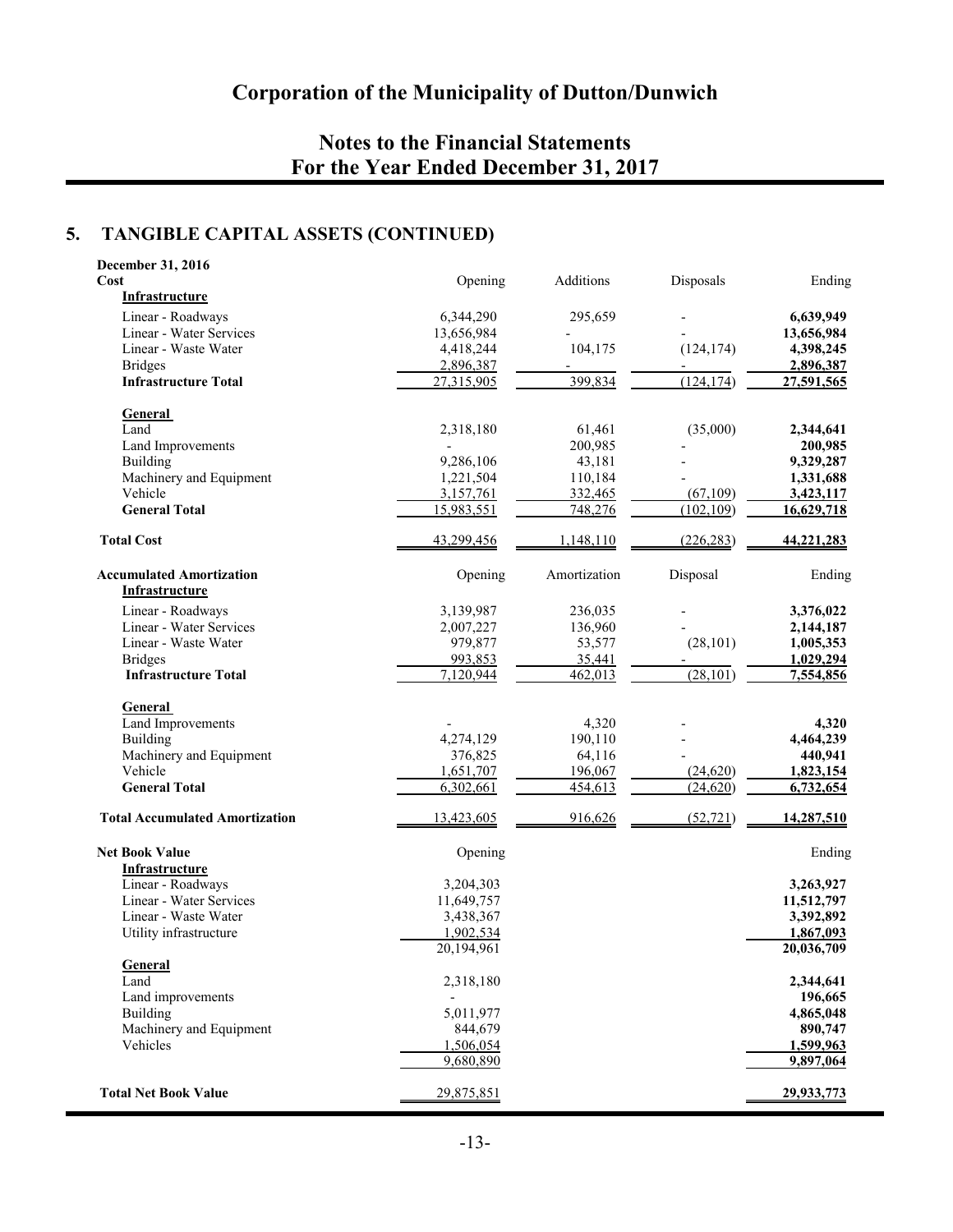### **6. BANK INDEBTEDNESS**

The Municipality has available a \$2,300,000 overdraft facility. This facility bears interest at the bank prime rate (December 31, 2016 - 2.70%). At year-end the Municipality had drawn \$110,000 (2016 - \$440,000) on this facility.

### **7. LANDFILL CLOSURE AND POST-CLOSURE LIABILITY**

The Ontario Environmental and Protection Act sets out regulatory requirements to properly close and maintain all active and inactive landfill sites. Under environmental law, there is a requirement for closure and post-closure care of solid waste landfill sites.

The total undiscounted closure and post-closure care costs at December 31, 2017 are estimated to be \$15 million (2016 - \$15 million).

The estimated liability of \$40,239 (2016 - \$36,240) represents the sum of the discounted future cash flows for closure and post-closure care activities discounted at the Municipality's current long term borrowing rate of 5.0%. The estimated remaining capacity of the Municipality site is approximately 229,000 (2016 - 233,000) cubic metres, which will be filled in 116 years (2016 - 117 years). Postclosure care is estimated to continue for a period of 25 years.

The liability is expected to be funded through budget allocation to a landfill reserve over the remaining life of the landfill.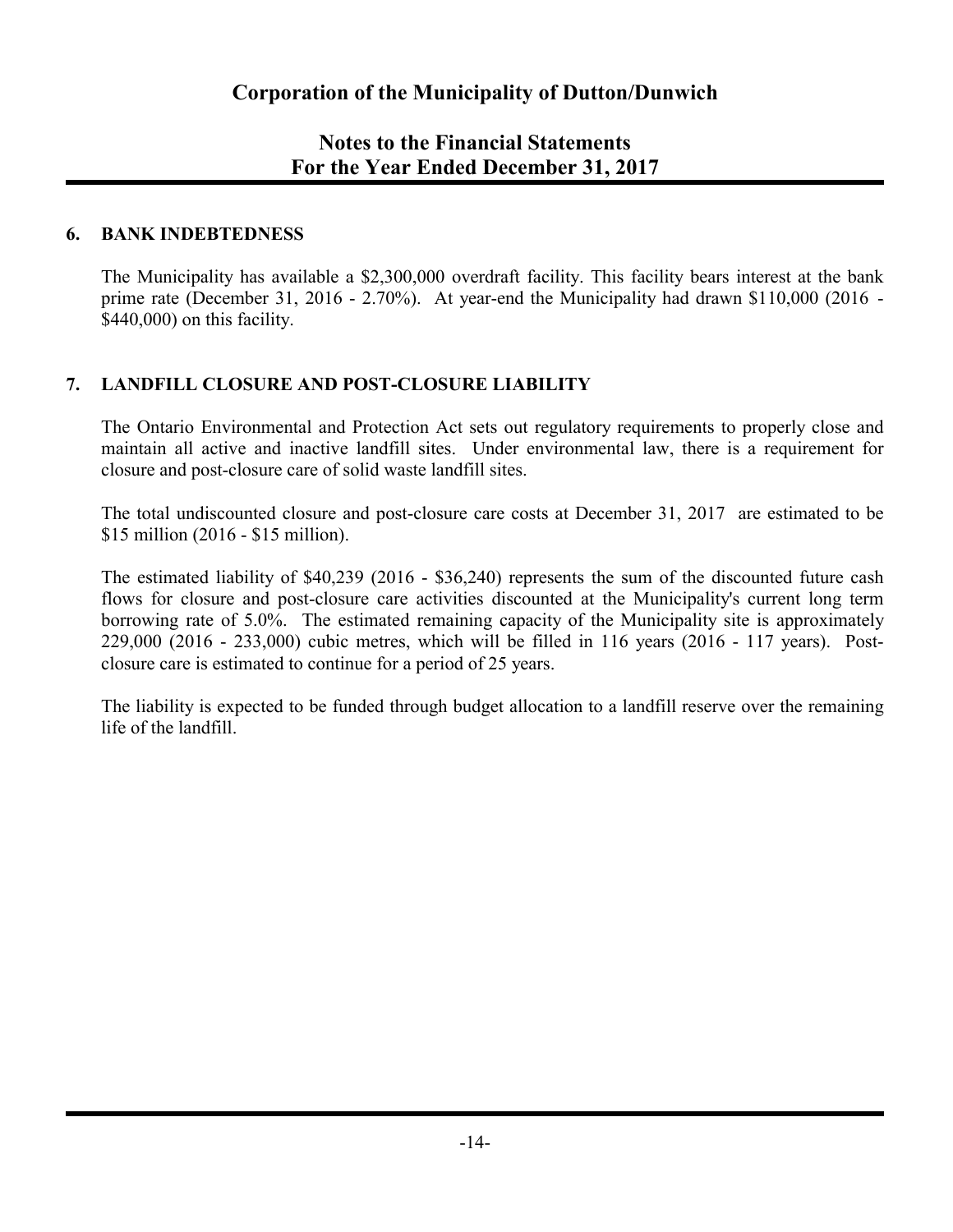#### **8. DEFERRED REVENUE**

A requirement of the public sector accounting principles of the Canadian Institute of Chartered Accountants, is that obligatory reserve funds be reported as deferred revenue. This requirement is in place as provincial legislation restricts how these funds may be used and under certain circumstances these funds may possibly be refunded. The balances in the obligatory reserve funds of the Municipality are summarized below, in addition to other deferred revenues:

|                                 | 2017    | 2016          |
|---------------------------------|---------|---------------|
|                                 |         | $\mathcal{S}$ |
| <b>Obligatory Reserve Funds</b> |         |               |
| Recreation land                 | 3,500   | 500           |
| Sewage debt                     | 121,939 | 100,081       |
| Federal Gas Tax                 | 8,077   | 7,884         |
|                                 | 133,516 | 108,465       |
| <b>Other Deferred Revenue</b>   | 30,978  | 3,978         |
|                                 |         |               |
|                                 | 164,494 | 112,443       |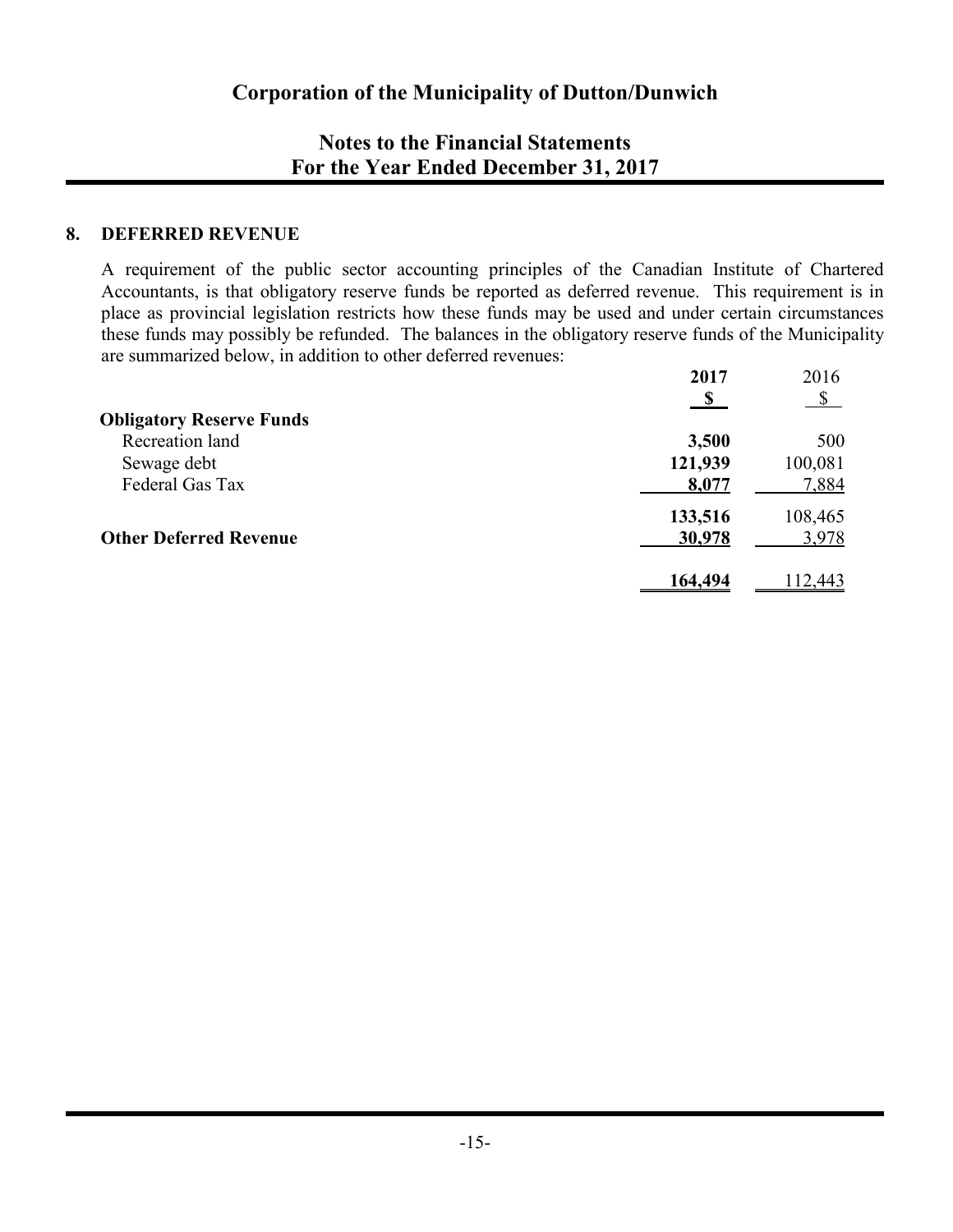### **9. NET LONG-TERM LIABILITIES**

a) The balance of net long-term liabilities reported on the Statement of Financial Position consists of the following:

|                                                                                                    |                       |                       |                       |                       |                       | 2017<br>$\mathbf{s}$   | 2016<br>$\mathbb{S}$   |
|----------------------------------------------------------------------------------------------------|-----------------------|-----------------------|-----------------------|-----------------------|-----------------------|------------------------|------------------------|
| Total long-term liabilities incurred by the municipality<br>and outstanding at the end of the year |                       |                       |                       |                       |                       | 4,028,018              | 4,562,519              |
| Tile drainage loans assumed by individuals                                                         |                       |                       |                       |                       |                       | (63, 632)              | (87, 446)              |
| Total long-term liabilities at the end of the year                                                 |                       |                       |                       |                       |                       | 3,964,386              | 4,475,073              |
| b) Principal repayments are summarized as follows:                                                 |                       |                       |                       |                       |                       |                        |                        |
|                                                                                                    | 2018<br>$\mathcal{S}$ | 2019<br>$\mathcal{S}$ | 2020<br>$\mathcal{S}$ | 2021<br>$\mathcal{S}$ | 2022<br>$\mathcal{S}$ | Beyond<br><sup>S</sup> | Total<br>$\mathcal{S}$ |
| Recoverable from:<br>General tax revenue<br>User charges                                           | 175,971<br>294,955    | 136,312<br>309,021    | 134,731<br>277,796    | 131,394<br>120,092    | 127,929<br>77,892     | 1,265,185<br>913,108   | 1,971,522<br>1,992,864 |
|                                                                                                    | 470,926               | 445,333               | 412,527               | 251,486               | 205,821               | 2,178,293              | 3,964,386              |

c) The Municipality has an annual debt repayment limit of \$727,974 as of January 1, 2017.

- d) Interest rates range from 2.11% to 8.85%. Interest expense on long-term liabilities in 2017 amounted to \$150,154 (2016 - \$149,392).
- e) The Municipality is contingently liable for municipality debt with respect to tile drainage loans. The total amount outstanding as at December 31, 2017 is \$63,632 (2016 - \$87,446) and is not recorded on the Statement of Financial Position.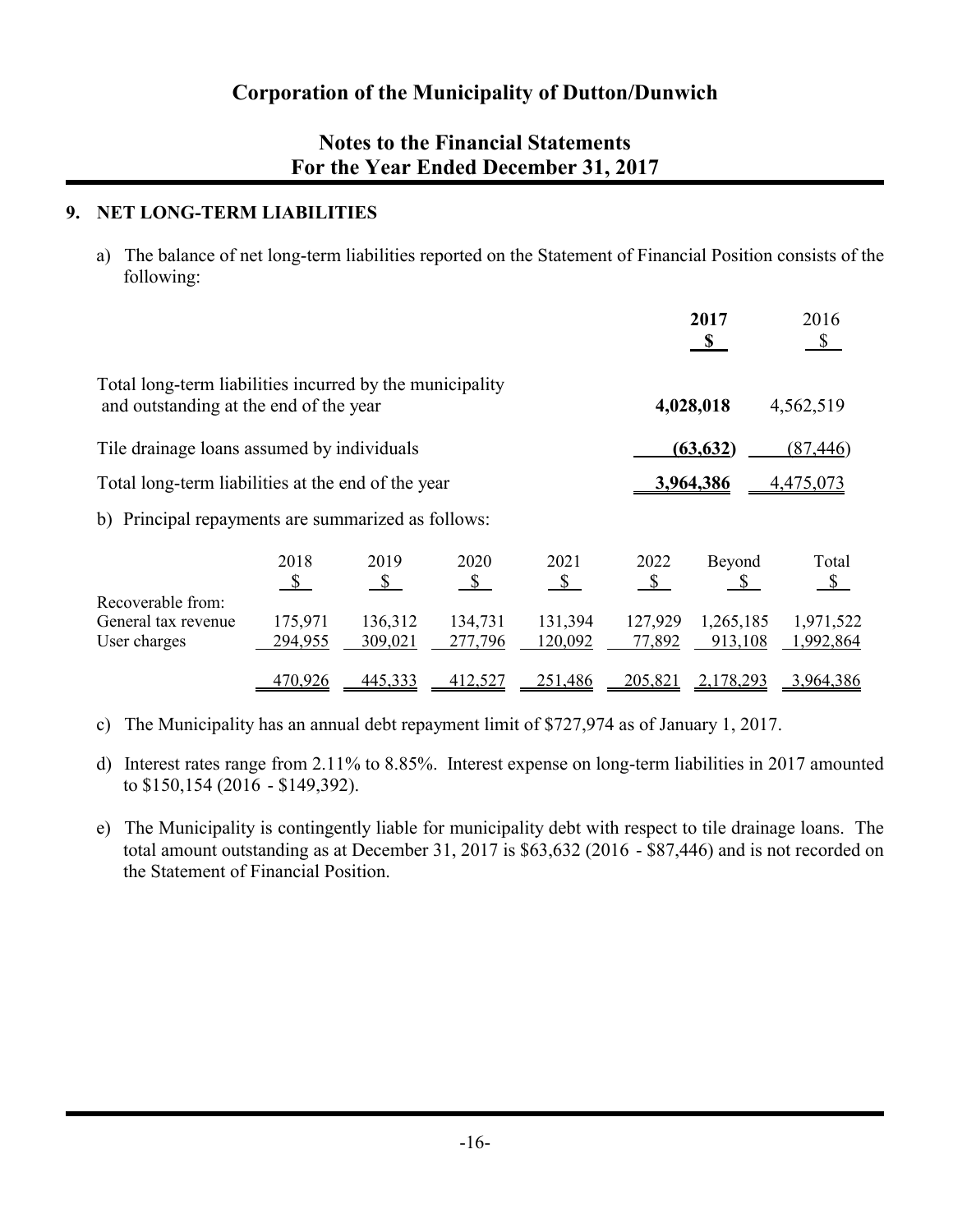### **10. ACCUMULATED SURPLUS**

The accumulated surplus consists of individual fund surplus/(deficit), reserves and amounts invested in tangible capital assets as follows:

|                                                      | 2017        | 2016         |
|------------------------------------------------------|-------------|--------------|
|                                                      | $\mathbf S$ | $\mathbb{S}$ |
| <b>SURPLUS (DEFICIT)</b><br>General revenue fund     | 132,028     | 84,597       |
| Benefiting land owners                               | (540, 846)  | (524, 667)   |
| Invested in tangible capital assets                  | 30,456,654  | 29,933,773   |
| Unfunded capital                                     | (408, 693)  |              |
| Reserves                                             | 1,081,356   | 931,102      |
|                                                      | 30,720,499  | 30,424,805   |
| <b>AMOUNTS TO BE RECOVERED</b>                       |             |              |
| Net long-term liabilities                            | (3,964,386) | (4,475,073)  |
| <b>ACCUMULATED SURPLUS</b>                           | 26,756,113  | 25,949,732   |
| <b>RESERVES</b>                                      |             |              |
| Reserves set aside for specific purposes by Council: |             |              |
| Working capital                                      | 264,231     | 264,231      |
| Election purposes                                    | 15,000      | 10,000       |
| Fire purposes                                        | 41,215      | 5,000        |
| Roadway purposes                                     | 168,908     | 13,325       |
| Sewage purposes                                      | (64, 882)   | (14, 012)    |
| Waterworks purposes                                  | 236,120     | 291,230      |
| Landfill purposes                                    | 10,000      | 10,000       |
| Recreation purposes                                  | 42,193      | 18,154       |
| Tri-county water system                              | 180,608     | 180,608      |
| Dutton Hydro Limited                                 | 141,815     | 141,815      |
| Other purposes                                       | 46,148      | 10,751       |
| Total reserves                                       | 1,081,356   | 931,102      |

#### **11. TRUST FUNDS**

Trust funds administered by the Municipality amounting to \$72,948 (2016 - \$42,757) have not been included in the Statement of Financial Position nor have their operations been included in the Statement of Operations.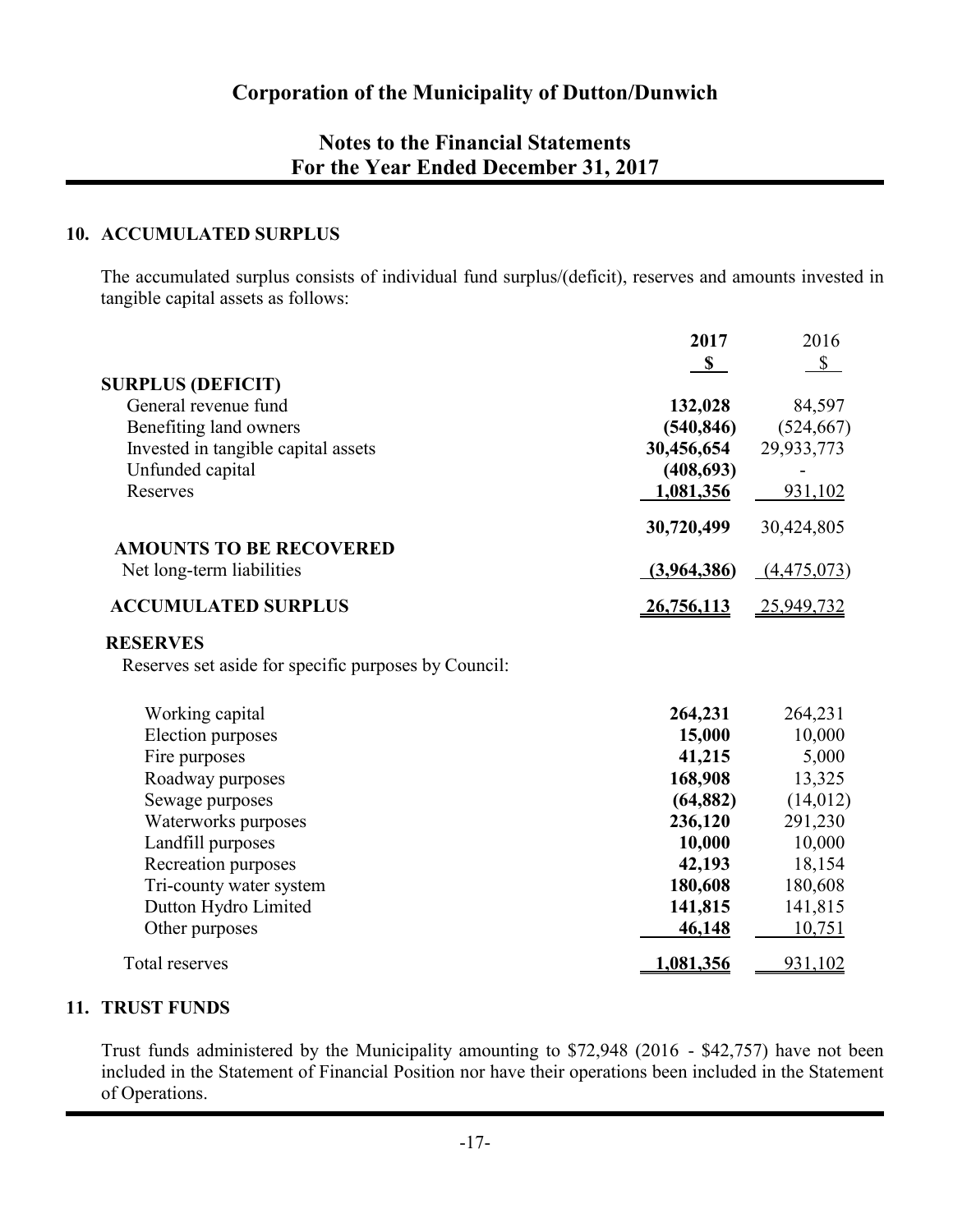### **12. PENSION AGREEMENTS**

The Municipality makes contributions to the Ontario Municipal Employees Retirement Fund (OMERS), which is a multi-employer plan, on behalf of its staff. The plan is a defined benefit plan which specifies the amount of the retirement benefit to be received by the employees based on the length of service and rates of pay. Each year, an independent actuary determines the funding status of OMERS Primary Pension Plan (the Plan) by comparing the actuarial value of invested assets to the estimated present value of all pension benefits the members have earned to date. The most recent actuarial valuation of the Plan was conducted December 31, 2017, which is required every three years. As at December 31, 2017, the Plan had actuarial liabilities of \$93.6 billion in respect of benefits accrued for service with actuarial assets at that date of \$88.2 billion leaving an actuarial deficit of \$5.4 billion.

Since any surpluses or deficits are a joint responsibility of all Ontario municipalities and their employees, the Municipality does not recognize any share of the OMERS Pension surplus or deficit in these consolidated financial statements.

The amount contributed to OMERS for 2017 was \$149,323 (2016 - \$146,148).

### **13. OPERATION OF THE COUNTY OF ELGIN AND SCHOOL BOARDS**

During 2017, requisitions were made by the County of Elgin and the school boards requiring the Municipality to collect property taxes and payments in lieu of property taxes on their behalf. The amounts collected and remitted are summarized below:

|                                    | <b>School</b> | School    |               |           |  |  |  |
|------------------------------------|---------------|-----------|---------------|-----------|--|--|--|
|                                    | <b>Boards</b> | County    | <b>Boards</b> | County    |  |  |  |
|                                    | 2017          | 2017      | 2016          | 2016      |  |  |  |
|                                    |               |           |               |           |  |  |  |
| Taxation                           | 842,169       | 2,516,840 | 861,016       | 2,363,906 |  |  |  |
| Share of payments in lieu of taxes | 91,842        | 104,415   | 92,429        | 89,105    |  |  |  |
| Amounts requisitioned              | 934,011       | 2,621,255 | 953,445       | 2,453,011 |  |  |  |

### **14. CONTINGENT LIABILITIES**

From time to time, the Municipality is subject to claims and other lawsuits that arise in the ordinary course of business. These claims may be covered by the Municipality's insurance up to a maximum amount per occurrence. In the opinion of management, any litigation, if successful would not have a material impact on the financial position of the Municipality.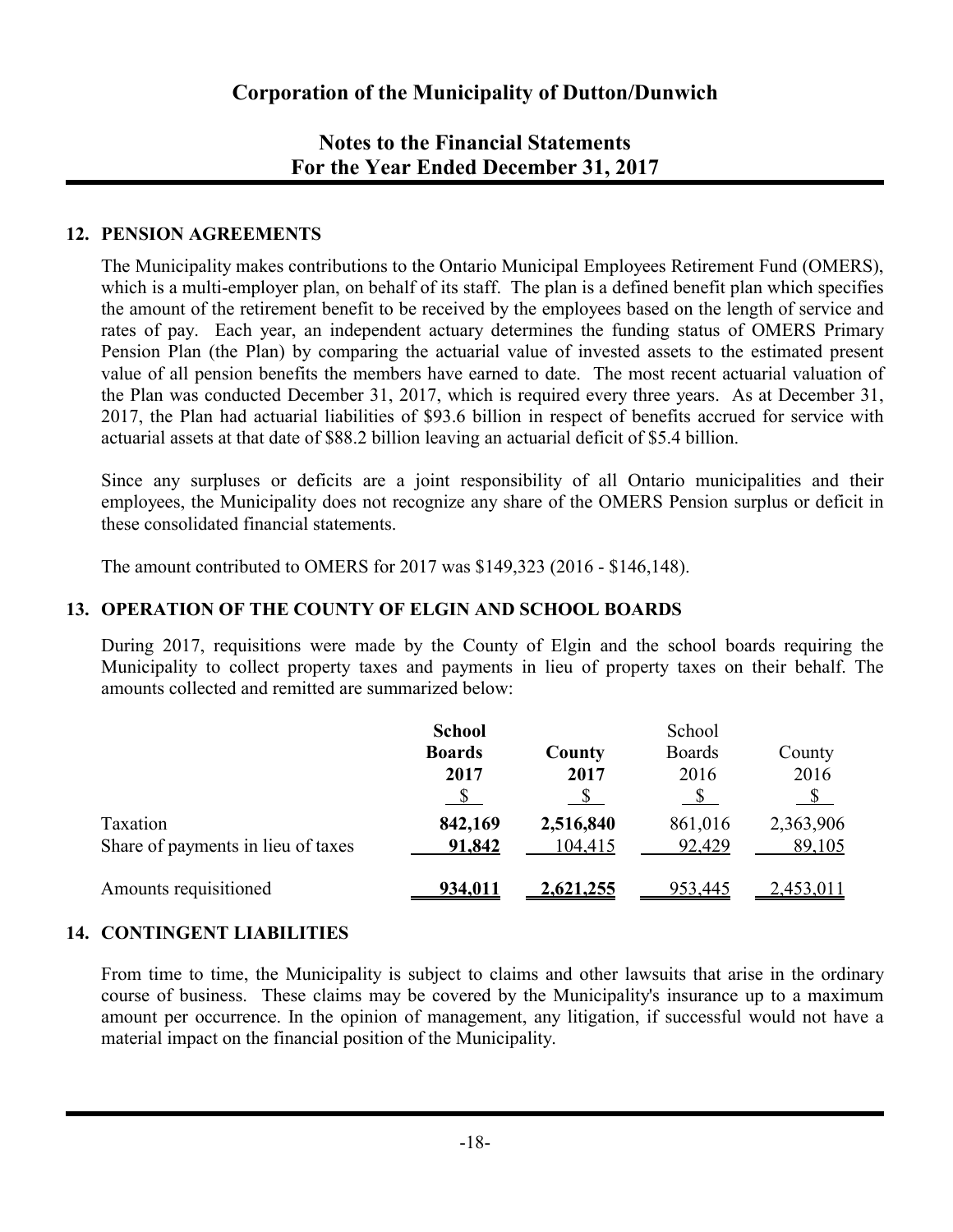#### **15. BUDGET FIGURES**

The operating budget approved by the council of the Municipality for 2017 is reflected on the consolidated statement of operations. Budget figures have been reclassified for the purposes of these financial statements to comply with PSAB reporting requirements. These adjustments include reserve transfers, capital expenditures, amortization and debt financing and repayment.

|                                  | Approved      |              | <b>PSAB</b>                |
|----------------------------------|---------------|--------------|----------------------------|
|                                  | <b>Budget</b> | Adjustments  | <b>Budget</b>              |
|                                  | \$            | $\mathbb{S}$ | $\underline{\mathbb{S}}_-$ |
| <b>REVENUES</b>                  |               |              |                            |
| Property taxation                | 3,439,803     |              | 3,439,803                  |
| Taxation from other governments  | 136,424       |              | 136,424                    |
| User charges and other           | 2,098,775     |              | 2,098,775                  |
| Government transfers:            |               |              |                            |
| Federal                          | 118,000       |              | 118,000                    |
| Provincial                       | 1,239,750     |              | 1,239,750                  |
| Other municipalities             | 590,293       |              | 590,293                    |
| Penalties and interest on taxes  | 93,000        |              | 93,000                     |
| Local improvement levies         | 197,845       |              | 197,845                    |
| Other                            | 7,700         |              | 7,700                      |
| Debt financing                   | 812,553       | (812, 553)   |                            |
| <b>Total Revenues</b>            | 8,734,143     | (812, 553)   | 7,921,590                  |
| <b>EXPENSES</b>                  |               |              |                            |
| General government               | 1,091,739     | (21,791)     | 1,069,948                  |
| Fire and police protection       | 948,133       | (1,085)      | 947,048                    |
| Other protective services        | 267,560       |              | 267,560                    |
| Transportation services          | 2,741,443     | (405, 749)   | 2,335,694                  |
| Waterworks and sewer             | 2,202,682     | (653, 556)   | 1,549,126                  |
| Garbage collection and disposal  | 403,260       | (2,000)      | 401,260                    |
| Health services                  | 257,029       | 7,165        | 264,194                    |
| Recreation and cultural services | 608,567       | (138, 180)   | 470,387                    |
| Planning and zoning              | 40,145        |              | 40,145                     |
| Agriculture                      | 143,585       |              | 143,585                    |
| Reserve transfers                | 30,000        | (30,000)     |                            |
| <b>Total Expenses</b>            | 8,734,143     | (1,245,196)  | 7,488,947                  |
| <b>BUDGETED ANNUAL SURPLUS</b>   |               | 432,643      | 432,643                    |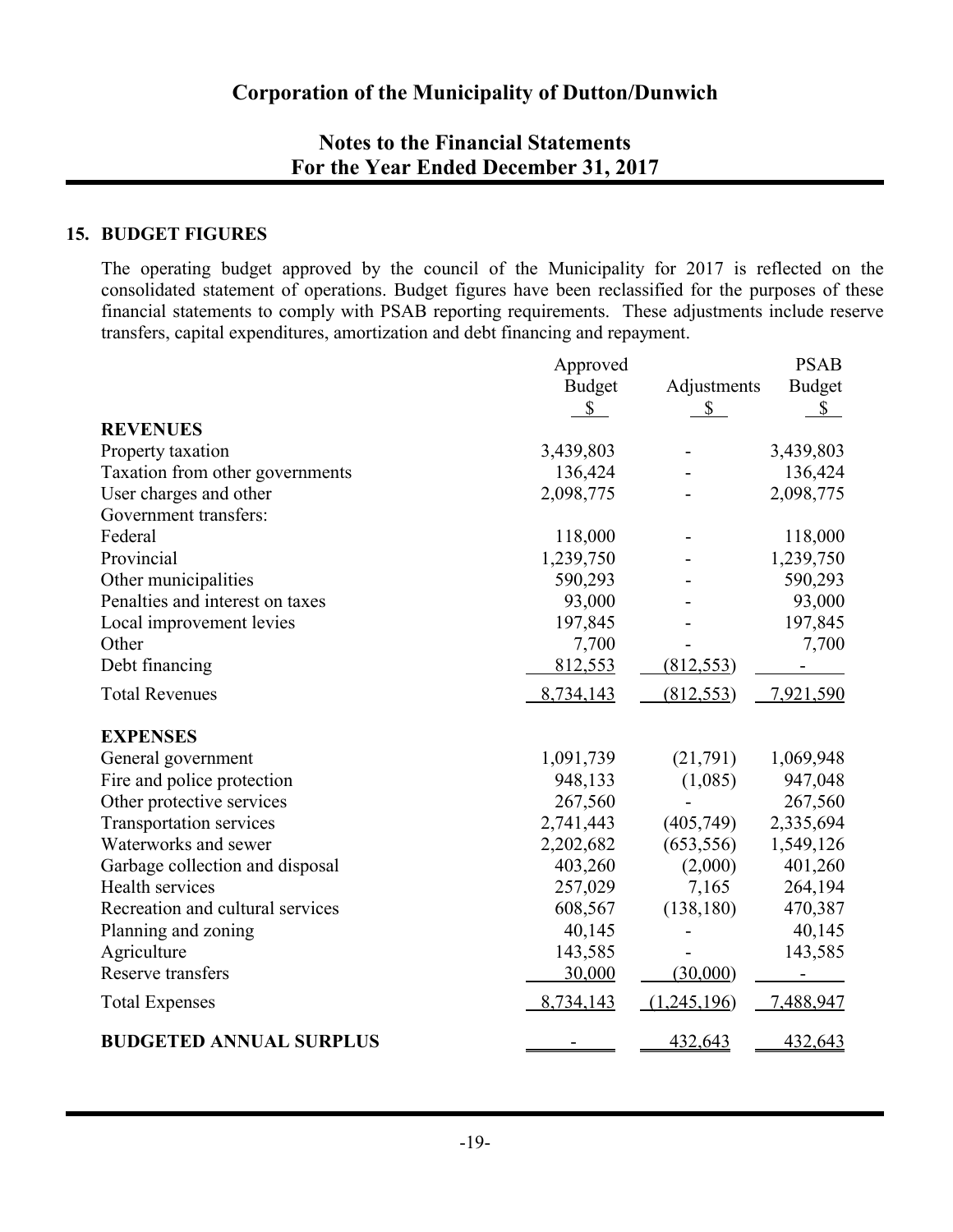### **16. SUPPLEMENTARY INFORMATION:**

|                                                                                              | 2017                 | 2016                   |
|----------------------------------------------------------------------------------------------|----------------------|------------------------|
|                                                                                              | $\mathbf{s}$         | \$                     |
| [a] Current fund expenditures by object:                                                     |                      |                        |
| Salaries, wages and employee benefits                                                        | 2,465,834            | 2,457,461              |
| Long-term debt interest expense                                                              | 150,154              | 149,789                |
| Materials and supplies                                                                       | 3,241,218            | 3,416,855              |
| Contracted services                                                                          | 1,096,860            | 987,359                |
| Rents and financial expenses                                                                 | 10,203               | 25,646                 |
| Amortization                                                                                 | 896,596              | 916,626                |
| Transfer to others                                                                           | 58,174               | 84,220                 |
|                                                                                              | <u>7,919,039</u>     | 8,037,956              |
|                                                                                              |                      |                        |
| [b] Change in non-cash assets and liabilities related to operations:                         |                      |                        |
| (Increase) in taxes receivable                                                               | (73,322)             | (12,796)               |
| (Increase) in accounts receivable<br>(Increase) decrease in inventories and prepaid expenses | 496,326<br>(25, 624) | (726,009)<br>(99, 562) |
| Increase (decrease) in accounts payable and accrued liabilities                              | 310,267              | (36,271)               |
| Increase (decrease) in deposits                                                              | 22,282               | 471,940                |
|                                                                                              |                      |                        |
| Increase (decrease) in deferred revenue                                                      | 52,051               | (5,946)                |
|                                                                                              | 781,980              | (408, 644)             |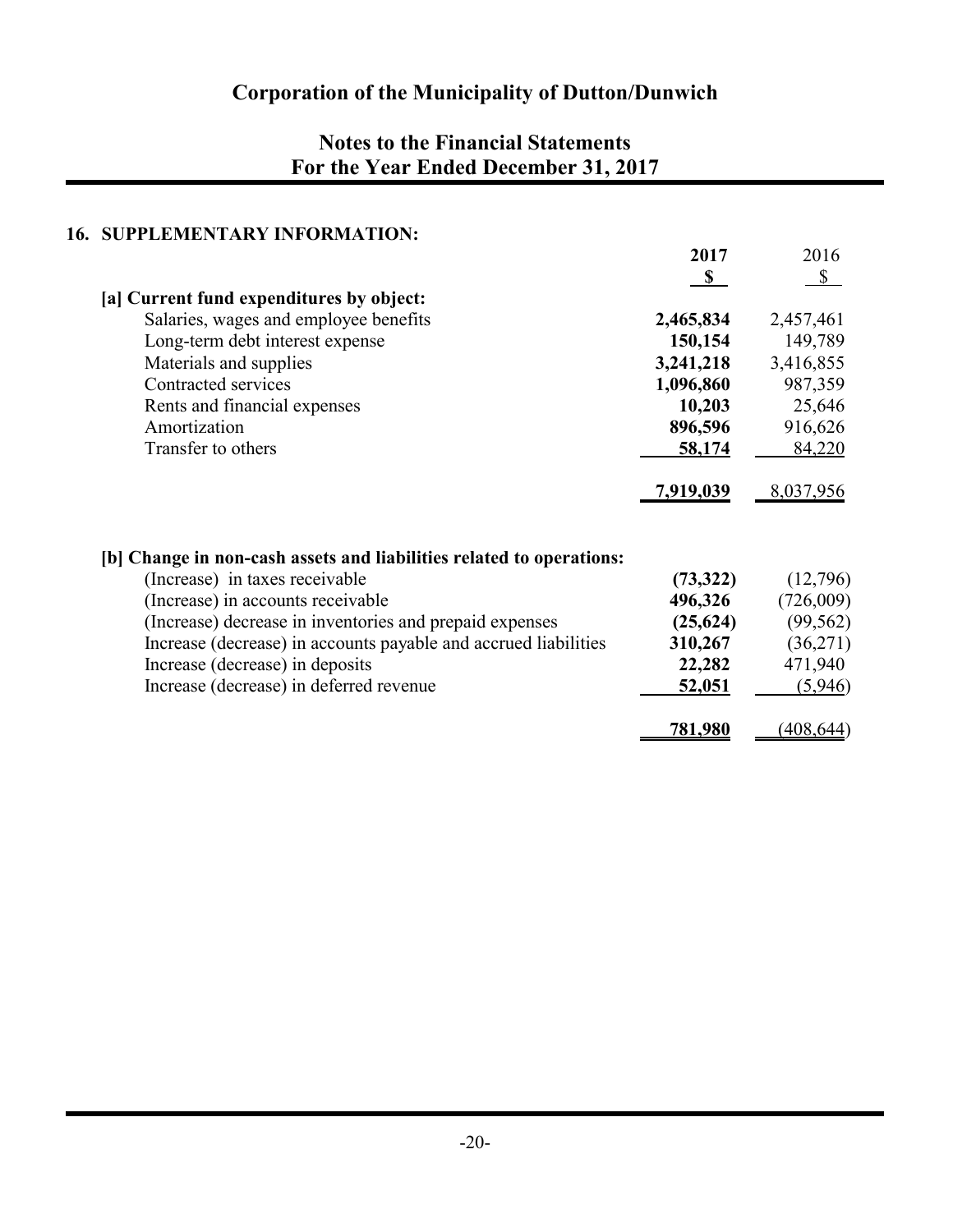### **17. SEGMENTED INFORMATION**

The Municipality is a diversified municipal government institution that provides a wide range of services to its citizens, including police, fire, transportation, recreation and environmental. For management reporting purposes the Municipality's operations and activities are organized and reported by department. Funds were created for the purpose of recording specific activities to attain certain objectives in accordance with special regulations, restrictions or limitations.

Municipal services are provided by departments and their activities are reported in these funds. Certain departments that have been separately disclosed in the segmented information, along with the services they provided, are as follows:

#### **General government**

General government is comprised of municipal council, corporate management and program support.

#### **Protection services**

Protection services are comprised of fire protection, policing, conservation authority, building inspection and animal control, and emergency measures.

#### **Transportation services**

Transportation services are comprised of roads, bridges, winter control, parking and street lighting.

#### **Environmental services**

Environmental services are comprised of the provision of safe drinking water, the collection and treatment of waste water, and waste collection, disposal and recycling.

#### **Health services**

Health services include operation of the medical centre and maintenance of municipal cemeteries.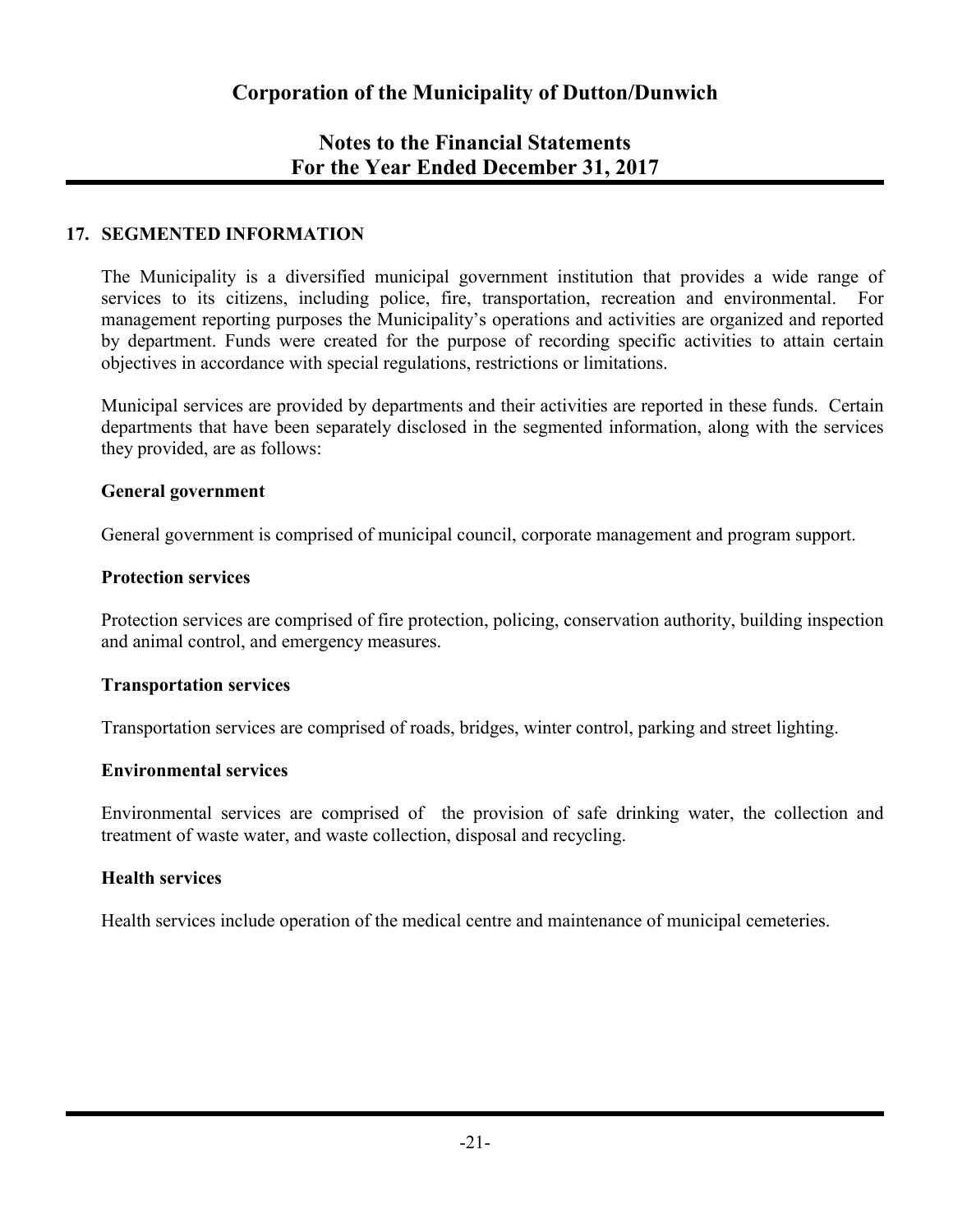### **17. SEGMENTED INFORMATION (CONTINUED)**

#### **Recreation and cultural services**

Recreation and cultural services are comprised of parks, recreation programs and facilities, and cultural services.

### **Planning and development services**

Planning and development services are comprised of planning and zoning, commercial and industrial development, economic development and tourism, and agricultural and drainage services.

For each reported segment, revenues and expenses represent both amounts that are directly attributable to the segment and amounts that are allocated on a reasonable basis. Therefore, certain allocation methodologies are employed in the preparation of segmented financial information. Property taxation and taxation from other governments have been allocated to the general government segment.

The accounting policies used in these segments are consistent with those followed in the preparation of the consolidated financial statements as disclosed in Note 1. For additional information see the Schedule of Segment Disclosure.

### **18. CONTRACTUAL OBLIGATIONS - JOINT AREA WATER SERVICE BOARD**

Pursuant to by-law 2014-13, dated May 14, 2014, the Municipality of Dutton/Dunwich has entered into an agreement with the Municipal Corporations of West Elgin, Southwest Middlesex, Chatham-Kent, and Newbury (Members) to establish a separate and distinct joint municipal service board (Area Water Board) whose responsibility is the management and control of the existing water recovery and treatment system (System) located in the Municipality of West Elgin, in accordance with the provisions and terms of the agreement. The individual member municipal water distribution systems are not subject to this agreement. The Municipality of West Elgin is the administering municipality for the Area Water Board.

Included in the Statement of Operations are the charges for the purchase of water of \$513,198 (2016 - \$487,876). The Statement of Financial Position does not reflect any assets or liabilities pertaining to the water system except to the extent of any charges due to the Municipality of West Elgin.

### **19. COMPARATIVE FINANCIAL STATEMENTS**

The Municipality restated its statement of financial position and reclassified it's land held for resale from accounts receivable. There was no impact on the statement of operations.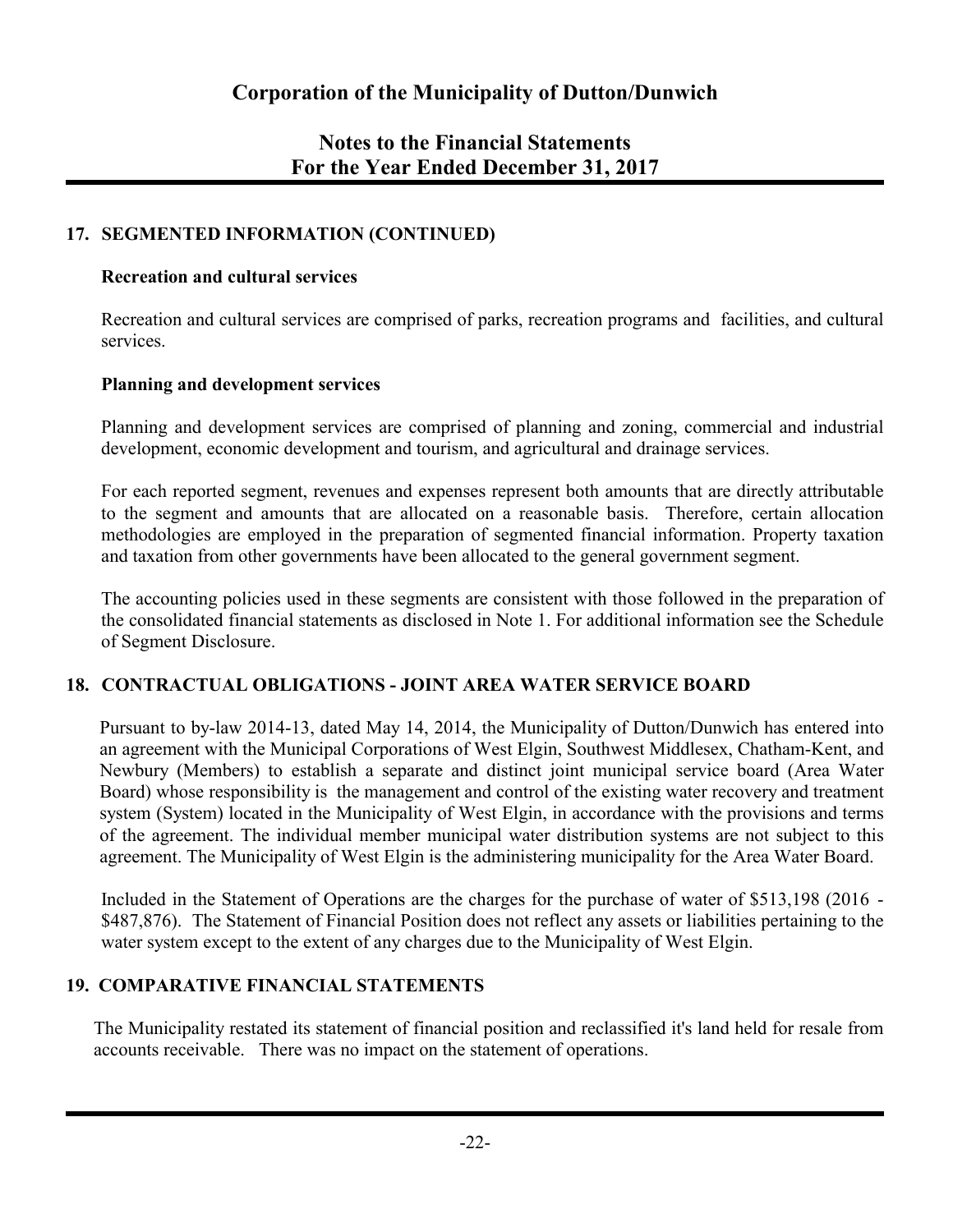### **Schedule of Segment Disclosure For the Year Ended December 31, 2017**

| <b>REVENUES</b>                          | General<br>Government<br>$\_$ | Protection<br>Services<br>$\mathbf{s}$ | Transportation<br><b>Services</b><br>$\mathcal{S}$ | Environmental<br>Services<br>$\overline{\mathcal{S}}$ | Health<br>Services<br>$\mathcal{S}$ | Recreation<br>Services<br>$\mathcal{S}$ | Planning and<br>Development<br>Services<br>$\mathbf{s}$ | Total<br>$\mathcal{S}$ |
|------------------------------------------|-------------------------------|----------------------------------------|----------------------------------------------------|-------------------------------------------------------|-------------------------------------|-----------------------------------------|---------------------------------------------------------|------------------------|
| Taxation and local improvements          | 666,508                       | 1,108,832                              | 1,528,590                                          | 292,452                                               | 153,237                             | 397,549                                 | 88,943                                                  | 4,236,111              |
| Sales of services and regulatory fees    | 175,253                       | 101,086                                | 19,442                                             | 1,586,028                                             | 130,147                             | 86,110                                  | 20,018                                                  | 2,118,084              |
| Government transfers                     | 1,114,930                     | 204,911                                | 507,595                                            | 101,187                                               |                                     | 3,572                                   | 130,946                                                 | 2,063,141              |
| Other                                    | 110,193                       |                                        |                                                    | 78,377                                                | 200                                 | 10,734                                  | $\blacksquare$                                          | 199,504                |
| Gain on disposal of capital assets       |                               |                                        |                                                    | 108,580                                               |                                     |                                         |                                                         | 108,580                |
|                                          | 2,066,884                     | 1,414,829                              | 2,055,627                                          | 2,166,624                                             | 283,584                             | 497,965                                 | 239,907                                                 | 8,725,420              |
| <b>EXPENSES</b>                          |                               |                                        |                                                    |                                                       |                                     |                                         |                                                         |                        |
| Salaries, wages and employee benefits    | 660,826                       | 333,253                                | 710,809                                            | 373,441                                               | 165,316                             | 144,042                                 | 78,147                                                  | 2,465,834              |
| Interest on long-term debt               | 1,874                         | 2,234                                  | 41,857                                             | 88,637                                                | 2,634                               | 10,623                                  | 2,295                                                   | 150,154                |
| Materials and supplies                   | 277,368                       | 154,446                                | 881,438                                            | 919,068                                               | 64,289                              | 193,437                                 | 751,172                                                 | 3,241,218              |
| Contracted services, rents and financial | 22,131                        | 606,714                                | 9,562                                              | 433,583                                               | 24,570                              | 10,178                                  | 325                                                     | 1,107,063              |
| <b>External transfers</b>                |                               |                                        |                                                    |                                                       |                                     | 58,174                                  | $\overline{\phantom{a}}$                                | 58,174                 |
| Amortization                             | 28,687                        | 54,915                                 | 414,250                                            | 331,406                                               | 7,165                               | 60,173                                  |                                                         | 896,596                |
|                                          | 990,886                       | 1,151,562                              | 2,057,916                                          | 2,146,135                                             | 263,974                             | 476,627                                 | 831,939                                                 | 7,919,039              |
| ANNUAL SURPLUS (DEFICIT)                 | ,075,998                      | 263,267                                | (2,289)                                            | 20,489                                                | 19,610                              | 21,338                                  | (592, 032)                                              | 806,381                |